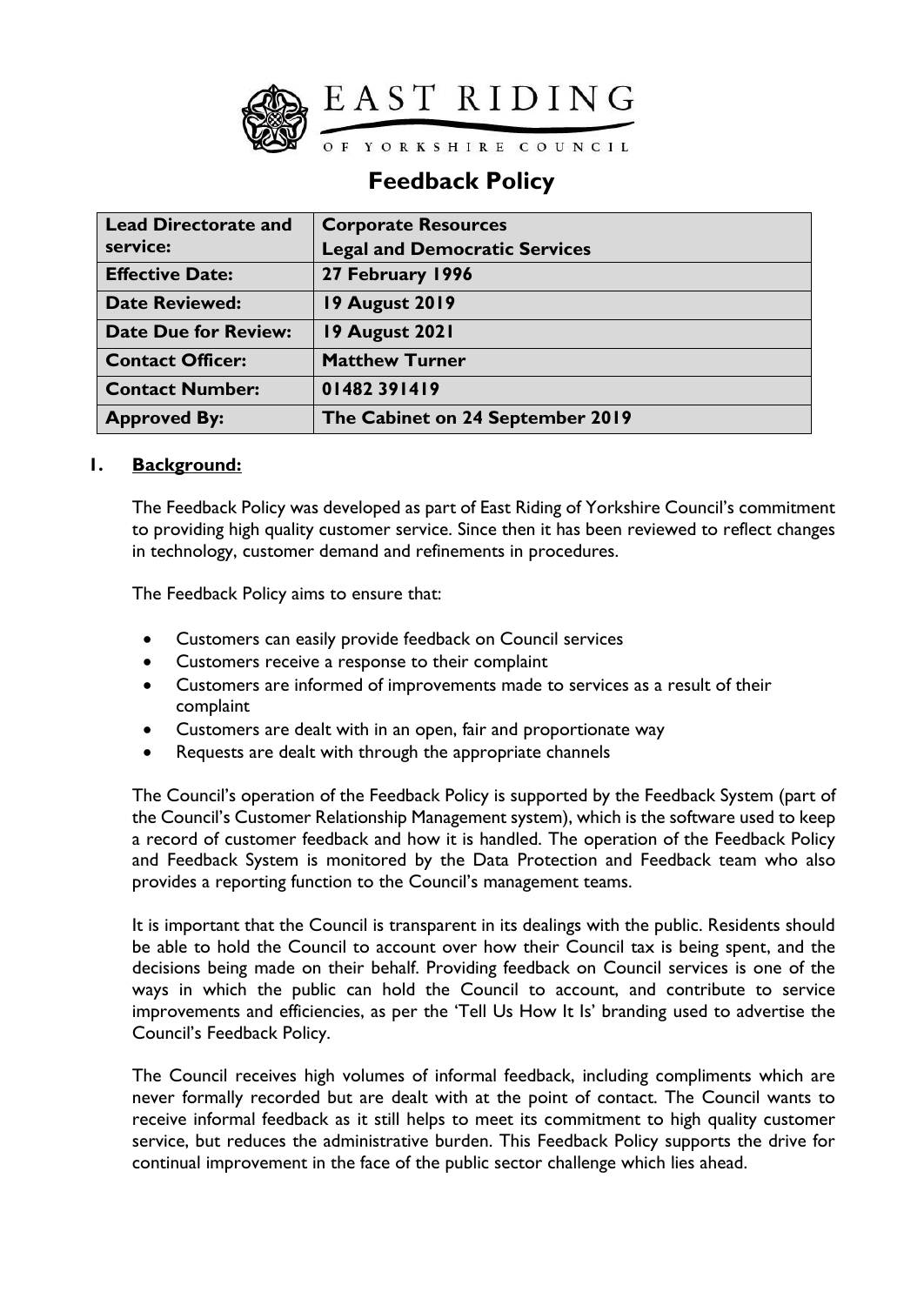# **2. Definitions for the Purposes of this Policy:**

Feedback: This is information given by customers about any Council service or member/s of staff, specifically in the form of a comment, compliment or complaint. There are, however, certain types of feedback that are not covered by this Policy. These are outlined in Appendix 7.

Feedback System: This refers to the IT software that is used by the Council to keep a record of feedback received and all other information linked to how the feedback is handled. The Feedback System is administered by the Data Protection and Feedback Team.

Comment: This is when a customer gives feedback about how the Council could improve or change the delivery of a service. This category is often used by customers who do not want to make a complaint but would like to share their idea/s about a service. Comments do not normally receive a response.

Compliment: We are always pleased to receive positive feedback. We define this as a positive statement concerning a high level of service delivered for example when delivery exceeds customer expectations by or on behalf of the Council, and/or could inform further service improvement.

Concern: This is an issue or enquiry raised by a customer directly in relation to adult social care services. The regulations for complaints handling in adult social care services encourage local resolution of issues in the first instance, before moving to a formal procedure. These initial issues or enquiries are referred to as 'concerns'. Concerns may be non-specific or may be from people who are not eligible to complain formally. Customers can decide to take their concern through the formal adult social care services complaints procedure, at which point the concern will become a complaint.

Complaint: This is a negative statement about the quality of a service provided by or on behalf of the Council or a failure to provide a previously agreed service, or about the attitude or behaviour of one or more members of staff. If things go wrong we need to know to put them right. . Normally, we will only accept complaints within six months of the event you want to complain about or finding out that you have reason to complain, but no longer than 12 months after the event. Sometimes, if your complaint is complex, we may need more time to investigate it. If this is the case, we will be in touch to explain and inform you of the new response timescale.

Ask the Leader: This is an additional access channel allowing customers to send in their questions directly to the Leader of the Council. Ask the Leader is predominately aimed at sharing ideas about how the Council could do something better, expressing views on major Council issues and asking about how the Council goes about it business. Ask the Leaders are recorded on the feedback system and customers will receive a response from the Leader of the Council.

Request for Service: This is a request for the Council to do something which it already offers as a service e.g. verge cutting, filling a pothole, collecting a missed bin or investigating a noise nuisance. Requests for service are not usually dealt with under the Feedback Policy. However, if a customer asks for a request for service to be logged as a complaint, it should be logged onto the Feedback System and dealt with as a complaint. In some cases, requests for service can become the subject of a complaint if for example, the initial request for service is not carried out, not completed to a high standard or not finished on time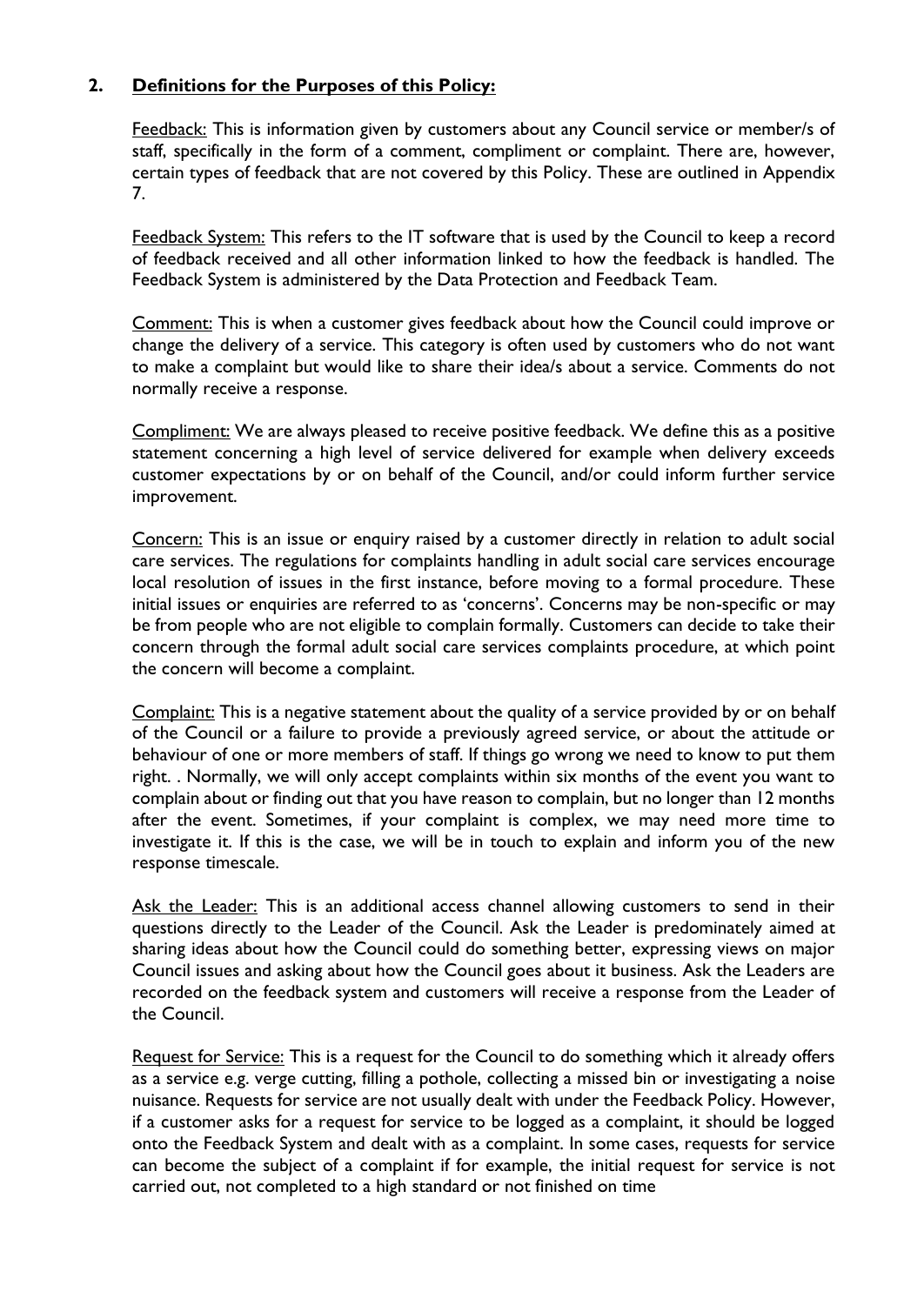Investigating Officer (IO): Responds to feedback received from customers. They are also responsible for passing on any feedback to the relevant officers within the service they represent. Once an IO has completed their investigation and responded to the customer they are responsible for ensuring that details of their response are recorded onto the Feedback System.

Unreasonable or Unreasonably Persistent Complainants**:** Those complainants who, because of the nature or frequency of their contacts with an organisation, hinder the organisation's consideration of their, or other people's, complaints and or requests for service. See Appendix 7 for further details.

Defamatory Material: A statement is only defamatory if its publication has caused or is likely to cause serious harm to the reputation of the complainant. In the case of a body which trades for profit, harm is not 'serious' unless it has caused or is likely to cause, serious financial loss.

Local Government and Social Care Ombudsman (LGSCO): The LGSCO makes decisions independently of all government departments, Councils and politicians. The service is free of charge and the LGSCO's role is to investigate complaints in a fair and independent way.

Housing Ombudsman: The Housing Ombudsman considers complaints from Council tenants and other individuals relating to local authority's landlord functions. The Housing Ombudsman will only consider complaints once the landlord's own internal complaints procedure has been exhausted.

## **3. Policy Statement**

East Riding of Yorkshire Council values customer feedback and would like to hear what you have to say about our services. Your feedback is important so we can put things right, improve services for the future and recognise best practice.

To ensure consistency in dealing with feedback across the Council, procedures are in place for collecting, recording, responding to and reporting on feedback received.

We encourage customers to put their name to all feedback sent to the council. We recognise that sometimes there are circumstances in which customers may prefer to remain anonymous but this can make it difficult for us to investigate fully and we will not be able to provide them with a response. Due to these difficulties we investigate anonymous complaints at our discretion.

Customers making complaints will be encouraged to settle their complaint using the stages outlined in the relevant feedback procedure (see Appendices  $1 - 5$ ).

Complaints can also be referred to the LGSCO or the Housing Ombudsman. The Ombudsman will usually ask a customer to take their complaint through the Council's feedback procedure before they will investigate it.

Any complainants deemed to be acting unreasonably will be dealt with using the unreasonable complainant procedure outlined in Appendix 7.

#### **4. Corporate Requirements**

The operation of the Feedback Policy contributes to the Council's corporate priorities. In order to do this it is essential that the Council has a good knowledge of local priorities and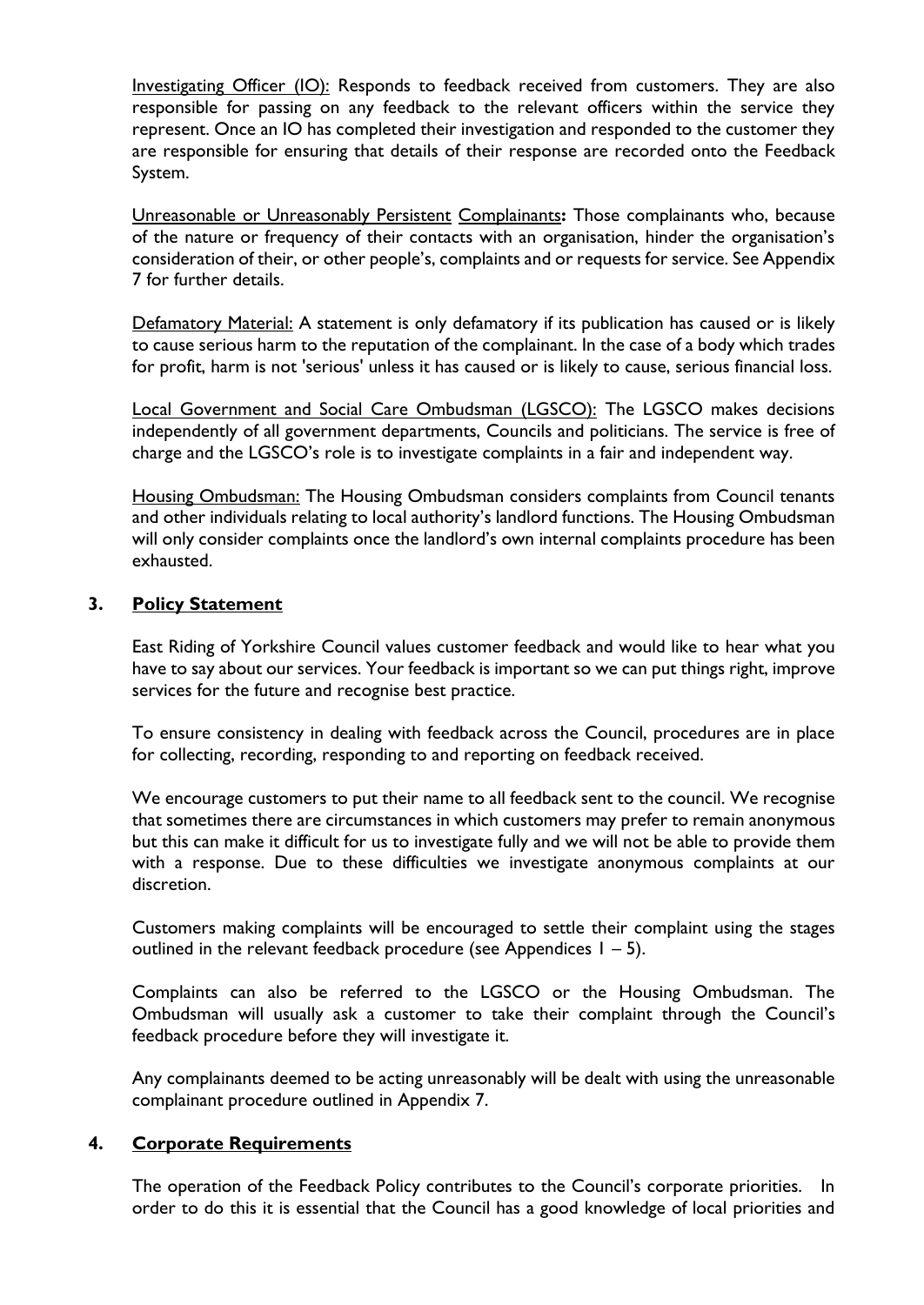that services address local people's needs. It is also important that residents and customers are able to influence change. Customers can do this by providing the Council with feedback.

The Council has committed itself to making its services, facilities and resources accessible to residents and visitors to the East Riding. The Council will also work towards ensuring that individual Human Rights are supported within its decisions, policies and practices and that people are not discriminated against.

# **5. Policy Development including Consultation**

During the review of this Policy, consultation took place with:

- Investigating Officers
- Customer Relations Team
- Democratic Services
- Senior Management Team
- Corporate Management Team
- Organisations, groups and individuals with an interest in equalities via the Disability Advisory and Monitoring Group

Benchmarking with other Councils was also carried out during this review of the Feedback Policy.

## **6. Links with other Policies**

The Feedback Policy has links with the following Council policies:

- [Whistle Blowing Policy](http://insight.eastriding.gov.uk/directorates/cr/hr/policies/disciplinary-capability-fraud/)
- Data Protection Policy
- G1-Disciplinary Policy (Corporate and Schools)
- Equality Plan 2017-21

## **7. Dealing with Feedback**

Most feedback is dealt with using the Corporate Feedback Procedure (Appendix 1); however, there are some types of feedback which are dealt with using different feedback procedures. These include:

- Complaints about Children's Services, except for policy related complaints (Appendix 2)
- Complaints about Adults Services, except for policy related complaints (Appendix 2)
- Complaints about Schools, except for policy related complaints (Appendix 3)
- Complaints about Public Health (Appendix 4)
- Complaints about enforcement agencies (Appendix 5)
- Complaints about defamatory material (Appendix 6)
- Unreasonable and persistently unreasonable customers (Appendix 7)

There are some types of feedback that are not covered by the Feedback Policy procedures. Details about how these will be dealt with are outlined in Appendix 8. These include feedback about:

- a) Members
- b) Unrelated third party, such as the NHS or Police
- c) Recruitment, staff appointments or terms and conditions of service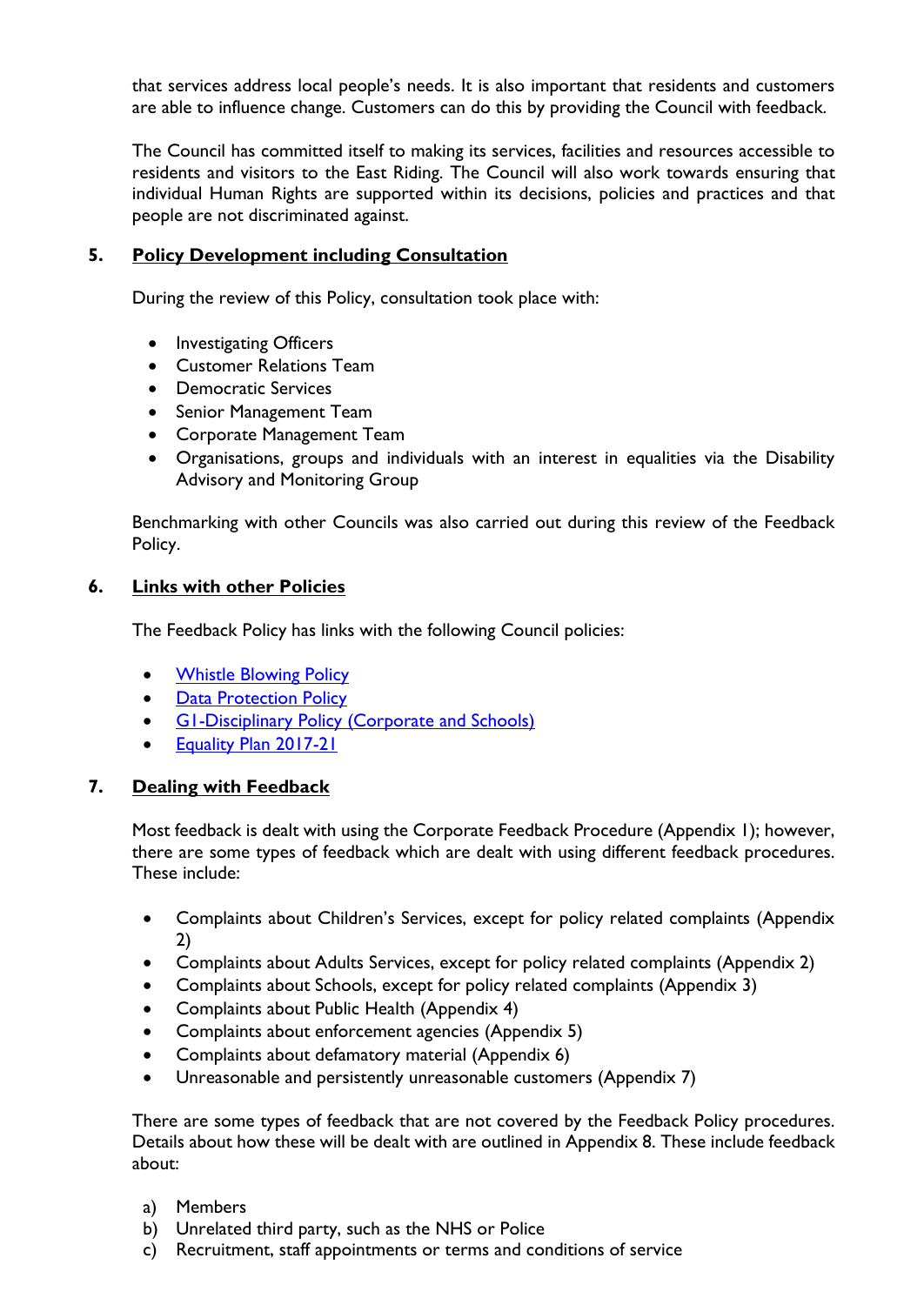- d) Petitions
- e) Internal feedback
- f) Requests for service
- g) Informal feedback
- h) Pensions
- i) Data protection
- j) Insurance settlements

The Council will always try and direct feedback in to the most appropriate process.

Flowcharts outlining the different feedback procedures are included in Appendix 9.

## **8. Roles and Responsibilities**

# The roles of an **Investigating Officer (IO)** are to:

- Investigate feedback received from customers
- Pass on any feedback their service area receives to the Data Protection and Feedback Team/Customer Relations Team who will record it onto the Feedback System and assign it to the relevant IO for investigation
- Respond to feedback within the required timescale
- Ensure that the details of feedback responses are recorded directly onto the Feedback System (except for Investigating Officers in social services and education, who should send their response to the Customer Relations Team for them to input onto the system)

# The roles of the **Data Protection and Feedback Team** are to:

- Monitor and administer the Council's Feedback System
- Assign feedback items to an Investigating Officer and send acknowledgements to customers
- Where necessary, place feedback items on hold
- Where necessary, escalate feedback items when a complainant is unhappy with the response they receive
- Run reports from the Feedback System
- Produce reports on feedback to the Council's management teams and Members
- Make available the feedback leaflets and posters
- Lead on policy and procedure reviews relating to feedback
- Carry out spot checks to ensure that services are following the feedback policy
- Identify areas for improvement in services through analysis of customer feedback
- Provide help, support and training for Investigating Officers
- Take a lead on unreasonable complainant cases

The role of the **Customer Relations Team** (covering Children, Families and Schools Services, and Adult Services) is to:

- Assign feedback items to an Investigating Officer and send acknowledgements to customers
- Update the Council's Feedback System with Investigating Officer responses
- Ensure that feedback received about social services is responded to using the appropriate legislation or corporate feedback procedure
- Ensure that feedback received about Local Authority Children's Services (other than Children's Social Care) is responded to using the corporate feedback procedure
- Provide advice on the School complaints procedure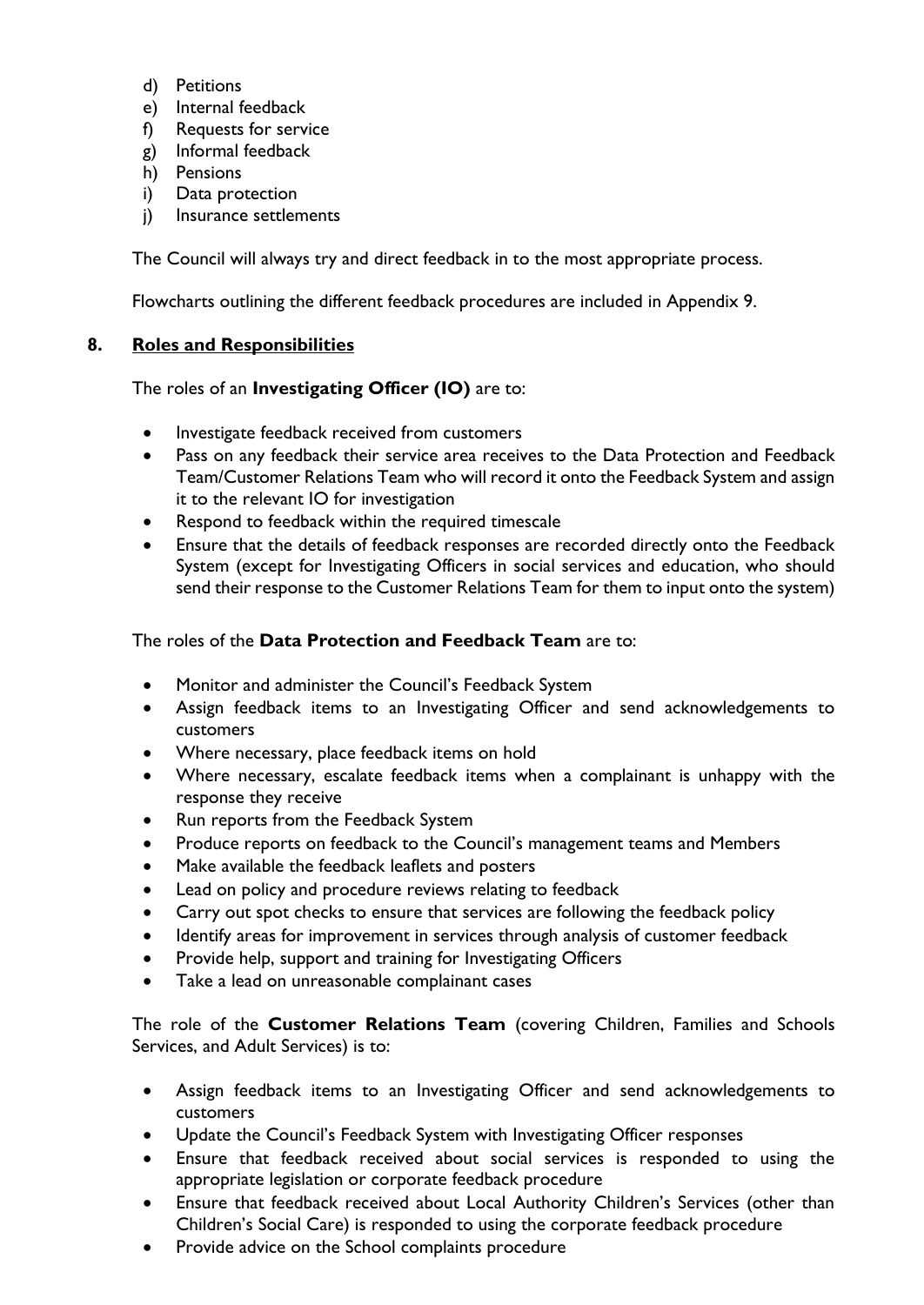- Assign feedback items to an Investigating Officer to ensure procedure has been followed (not to re-investigate the complaint); where a School complaints procedure includes an additional stage of review by the Local Authority
- Where necessary, place feedback items on hold
- Where necessary, escalate feedback items when a complainant is unhappy with the response they receive
- Produce reports on feedback for social care services management teams
- Provide help, support and training for Investigating Officers in social services

The role of **Customer Service Centre agents** (in relation to feedback items) are to:

- Record the details of feedback items onto the Feedback System (except for when customers want to make a comment or complaint about social care services, in which case they will be directed to the Customer Relations Team).
- If it is a complaint, provide customers with a feedback reference number and advise that they will receive a response.

#### **9. Responding to Customers**

When investigating complaints, all contact with the customer should be recorded or referred to on the Feedback System, in order to ensure that the Council has an audit trail to support the investigation.

The Council's preferred method of communication is email, however, customers should receive a response in the format that they have requested e.g. letter, telephone. If a customer has requested it or an IO feels it is necessary, a telephone call can be followed up by an email or letter summarising the contents of the conversation. Emails and letters should use plain English and avoid the use of generic wording.

Responses should include what steps can be taken next by the customer, such as escalating to Stage 2 or to the LGSCO.

#### **10. Reporting**

Customer feedback reports are produced regularly for Directorate Management Teams and Directors to ensure response timescales are being met, are of the standard expected and any themes and areas for improvement are identified. Additional reports can be requested from the Data Protection and Feedback Team.

#### **11. Outcomes and Impacts**

The Feedback Policy aims to achieve the following outcomes:

- a) Customers find it easy to give their feedback to the Council
- b) Customers receive a timely response to their complaint
- c) Customers are happy with the Council's handling of their complaint, even if the outcome of the complaint is not the one they hoped for
- d) Feedback is used to contribute to service improvements
- e) Service requests are sent to the relevant department to be actioned rather than being logged through the Feedback system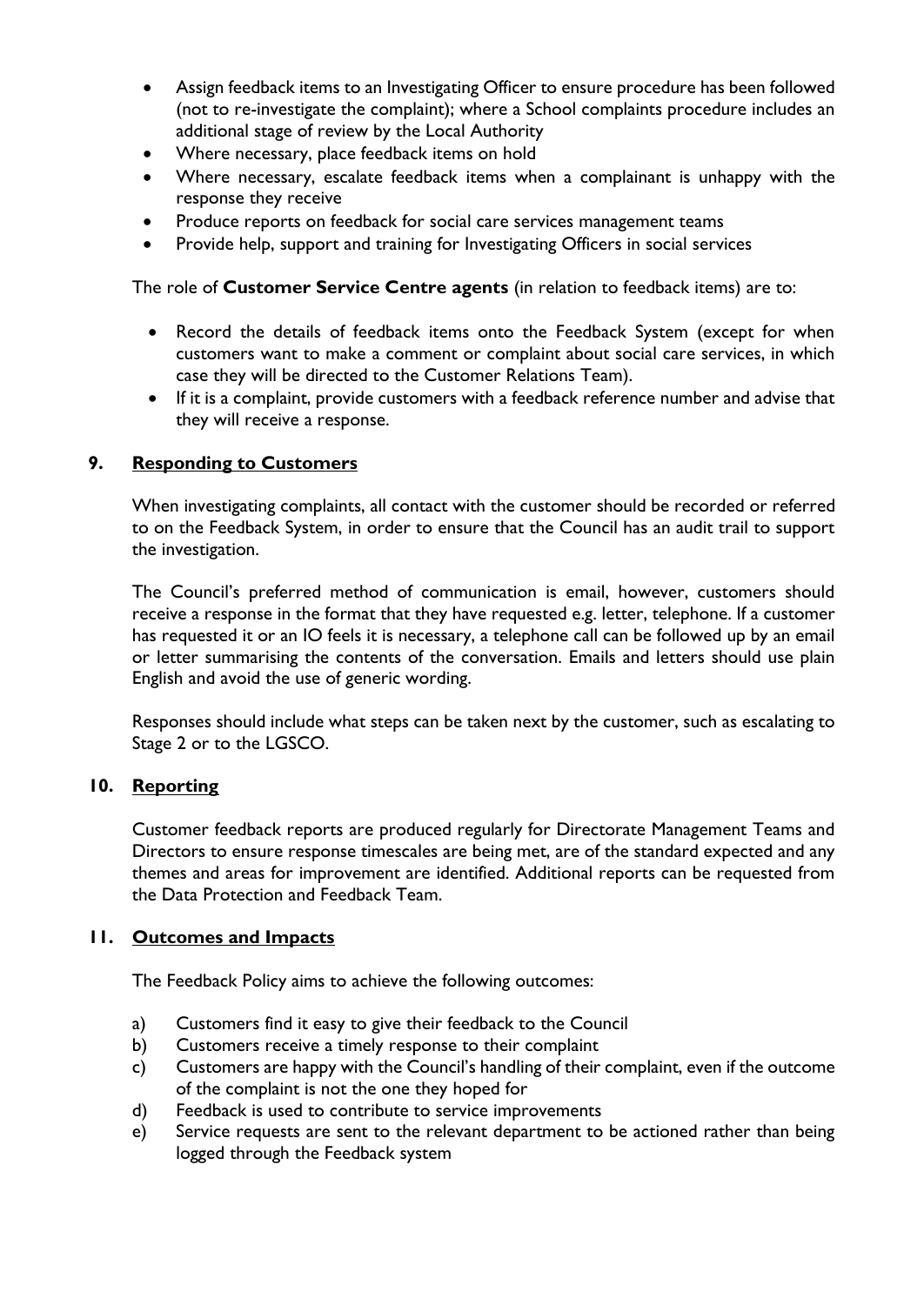# **12. Policy Implementation**

It is recognised that although the Policy is well embedded there are still areas for improvement around promotion of 'Tell Us How It Is'. In particular there may be opportunities to further explore how social media could be used as an access channel for Feedback.

# **13. Evaluation**

The implementation of the Policy and its general operation of the Policy will be monitored by the Data Protection and Feedback Team. Response rates, customer satisfaction levels and service improvements made as a result of customer feedback will be monitored and will be reported to the relevant Directorate Management Teams.

# **14. References**

During the review of this Policy, the following documents were used for background information, benchmarking, guidance and reference purposes:

- Working with the Local Government and Social Care Ombudsman: a manual for Councils and authorities
- Representations Procedure (Children) Regulations, 2006
- Getting the Best from Complaints (DfES) 2006
- The Local Authority Social Services and National Health Service Complaints (England) Regulations 2009
- Government response to Getting it right and righting the wrongs, published March 2010 (DCLG)
- School Complaints Toolkit (DfE) 2014
- Ombudsmen's guidance note on managing unreasonable complainant behaviour
- Ombudsmen's revised guidance note on running a complaints system 2009
- https://www.gov.uk/government/organisations/department-foreducation/about/complaints-procedure (04/062019 16:00)
- [Complaints about defamatory material posted on websites](https://assets.publishing.service.gov.uk/government/uploads/system/uploads/attachment_data/file/269138/defamation-guidance.pdf)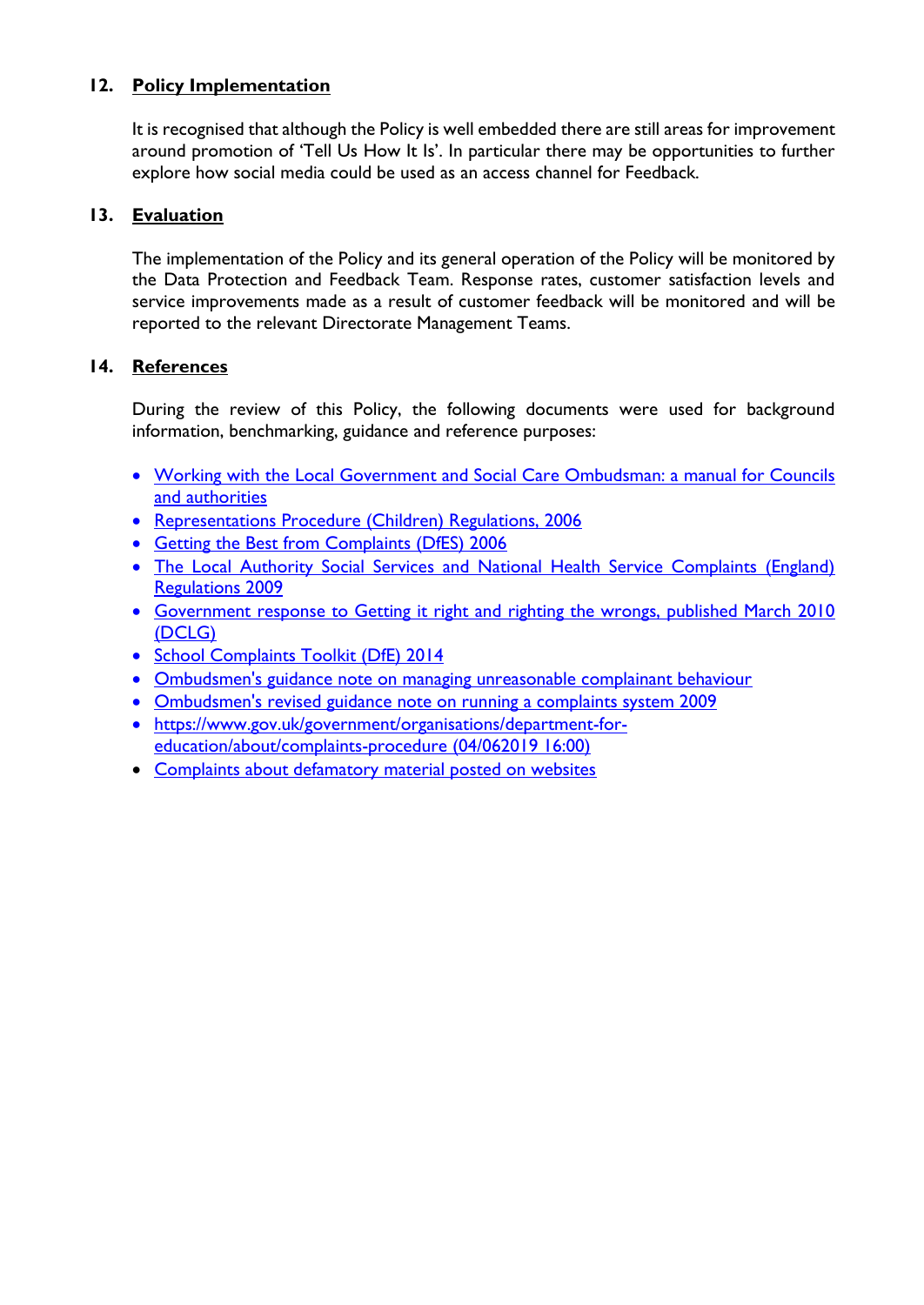# **Corporate Feedback Procedure**

## **1. Logging and Acknowledging Feedback**

#### **(a) Logging Feedback**

A customer will make a complaint, comment or compliment in one of the following ways:

- Form on the Council's website using our online form
- Telephone
- Letter
- Email
- Tell Us How It Is leaflet
- In person via a Member
- Via a member of staff

Requests for service are not usually dealt with under the Feedback Policy. However, if a customer asks for a request for service to be logged as a complaint, it should be logged onto the Feedback System and dealt with as a complaint.

Details of the feedback and contact details for the customer should either be logged directly onto the Feedback System by a Customer Service Centre agent or sent directly to the Data Protection and Feedback Team/Customer Relations Team. This should be done as soon as the feedback is received.

If the item is logged directly onto the Feedback System whilst speaking to the customer:

- A reference number for their feedback item
- If it is a complaint, the customer should be informed of the Council's response timescale and be given an overview of the procedure. If the customer would prefer not to be contacted using email, they should be asked how they would prefer to receive their response i.e. letter, telephone call, and this should be noted within the details of the feedback.
- If it is a compliment, the customer should be informed that it will be passed on to the relevant service area.

f an officer within a service area has received the details of a complaint or comment, they should inform the customer (where possible) that it will be logged on the Feedback System, and acknowledged within **2 working days.** 

## **(b) Assigning Feedback**

When a feedback item is logged onto the Feedback System, it should be assigned to the relevant IO. If the item is logged by a Customer Service Centre agent the complaint will be assigned to the relevant officer at a later stage by the Data Protection and Feedback Team. Once the Data Protection and Feedback Team receives the feedback item, they will assign it to the correct IO.

Once a feedback item is assigned, the Feedback System will automatically send an email to the IO with details of the feedback item ready for them to investigate and respond.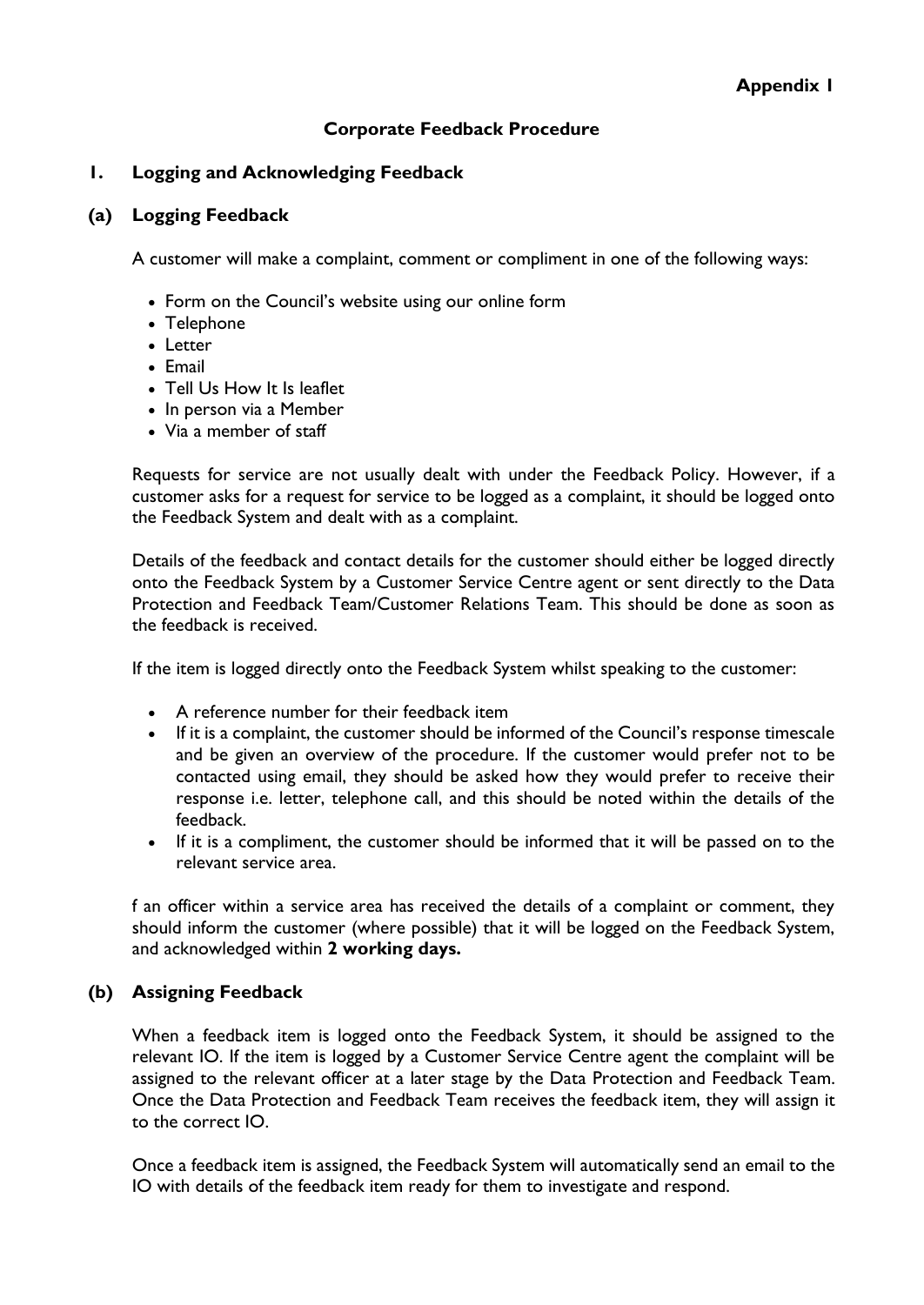## **(c) Acknowledging Feedback**

A large number of feedback items come in through the Customer Service Centre Network. The Customer Service Centre agent during the conversation with the customer as described should provide the reference number and explain the procedure, informing them they will receive an official acknowledgement within 2 working days, however the reference number will not change and is proof that it has been logged.

## **2. Dealing with a Complaint**

## **(a) Stage 1 – Investigating Officer**

At stage 1 an IO based in the relevant service area will investigate and respond to the complainant within **10 working days.**

Children and Young People Specialist Services complaints will initially be looked at as a concerns. Most concerns will be dealt with by the relevant team and will be responded to by their worker or the Team Manager. The customer will be informed they can progress their concern to a formal complaint if they are not satisfied with the response. Concerns will usually be responded to within 1 working day but it can take up to 10 working days.

The Investigating Officer is responsible for ensuring that any correspondence with the complainant and details of their response are recorded onto the Feedback System.

## **(b) Stage 2 – Director**

If a customer is not happy with the response to their complaint at stage 1, they have 30 days in which they can ask for their complaint to be considered by the relevant Director. The customer will be asked to explain why they are dissatisfied with the outcome of the investigation at the earlier stage, i.e. production of new evidence, staff attitude at stage 1, unanswered questions, etc. The Director will respond to the customer within **10 working days.** The Data Protection and Feedback Team will close down the feedback on behalf of the Director.

Complaints about registering to vote or voting in an Election will be escalated to the Returning Officer or Electoral Registration Officer.

## **3. Local Government and Social Care Ombudsman**

If after taking their complaint through both stages of the Council's feedback procedure a customer is still not satisfied, they may ask the LGSCO to investigate their complaint. If a customer has not been through both stages, they are likely to ask the customer to go through the Council's complaints procedure before the LGSCO will investigate the complaint. LGSCO complaints are handled by Democratic Services and assigned to the relevant Head of Service for a response.

## **4. Housing Ombudsman**

The Housing Ombudsman will only consider complaints once the landlord's own internal complaints procedure has been exhausted.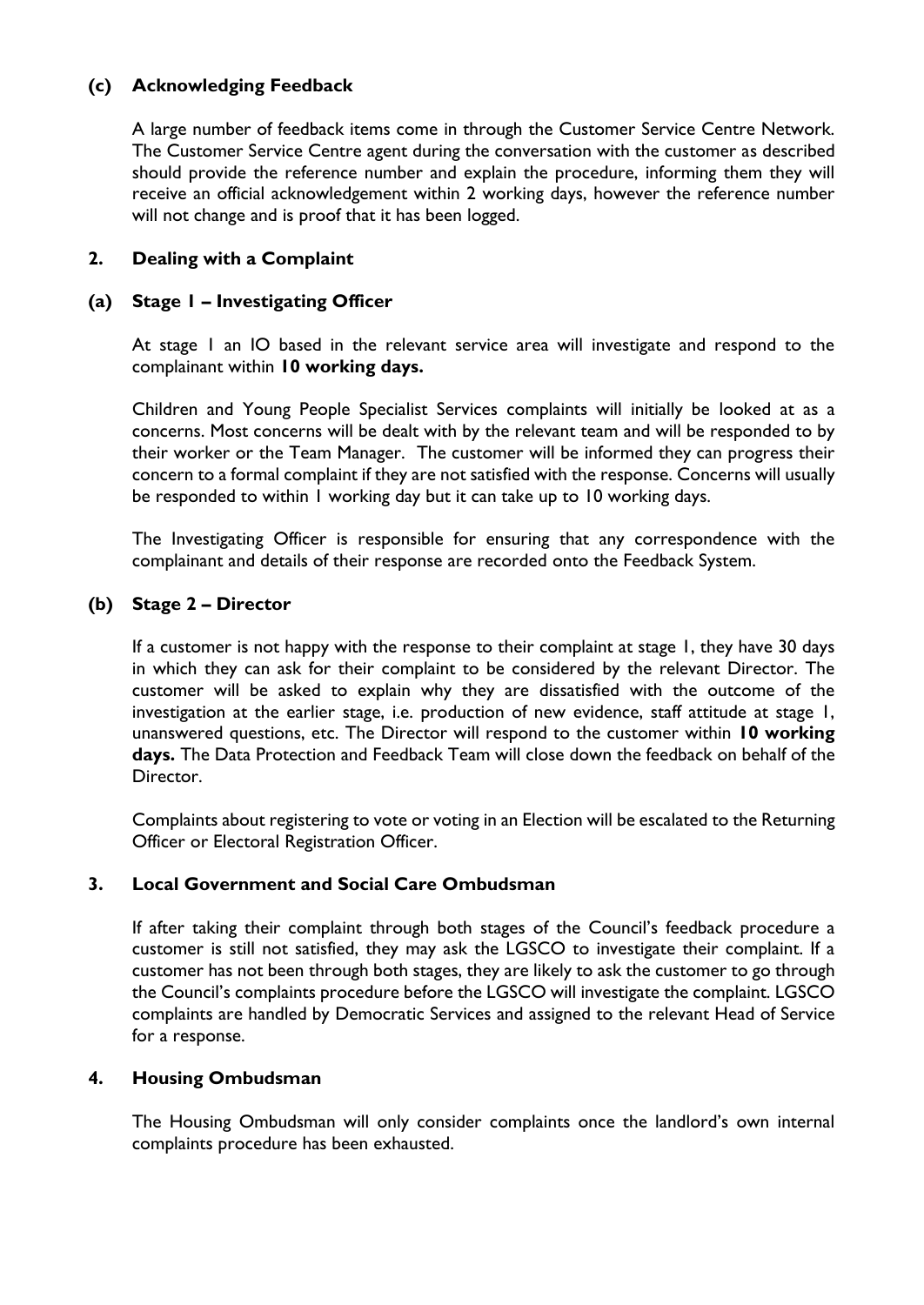## **5. Electoral Commission**

Complaints about registering to vote or voting in an Election may be considered by the Commission once they have been through the Council's complaints procedure.

#### **6. Dealing with a Comment**

All comments will be sent to the relevant service area for service improvement purposes but will not receive a response. If a resident would like a response to a feedback item which is not a complaint there is nothing preventing a service area responding to the comment.

#### **7. Suspending a Complaint**

When an IO is unable to continue with their investigation of a complaint they can 'suspend' the feedback item. Examples of when this might happen could be when the IO needs to obtain further information or requires a meeting with the customer, key staff are unavailable to speak with or concurrent investigations are already running (such as court proceedings or tribunals). The Data Protection and Feedback Team will change the complaint or comment status to 'On Hold' on the Feedback System. This means the timescale for responding is paused.

The feedback item will then be taken off hold when the investigation can continue. The IO must ensure that they inform the Data Protection and Feedback Team so that they can change the category on the system. Details of why the item can now be taken off hold should be given. The feedback system will inform the resident that their complaint has been unsuspended and investigation has resumed.

Suspended items will be monitored by the Data Protection and Feedback Team. Any feedback still suspended after **30 days** will be closed automatically by the system. If no response is received and customer later chases up their complaint a new feedback item will be logged.

## **8. Dealing with a Compliment**

Compliments will be recorded on the Feedback System and passed on to the relevant service area. When compliments are received the staff or team in question should be recognised for the contribution. Once they have been logged to the relevant IO they should be passed on to the appropriate manager to ensure this happens; and the staff/team knows a compliment has been received. Compliments help keep staff motivated and create positive attitudes, they also tell us what we are doing well and can be used to make improvements to services.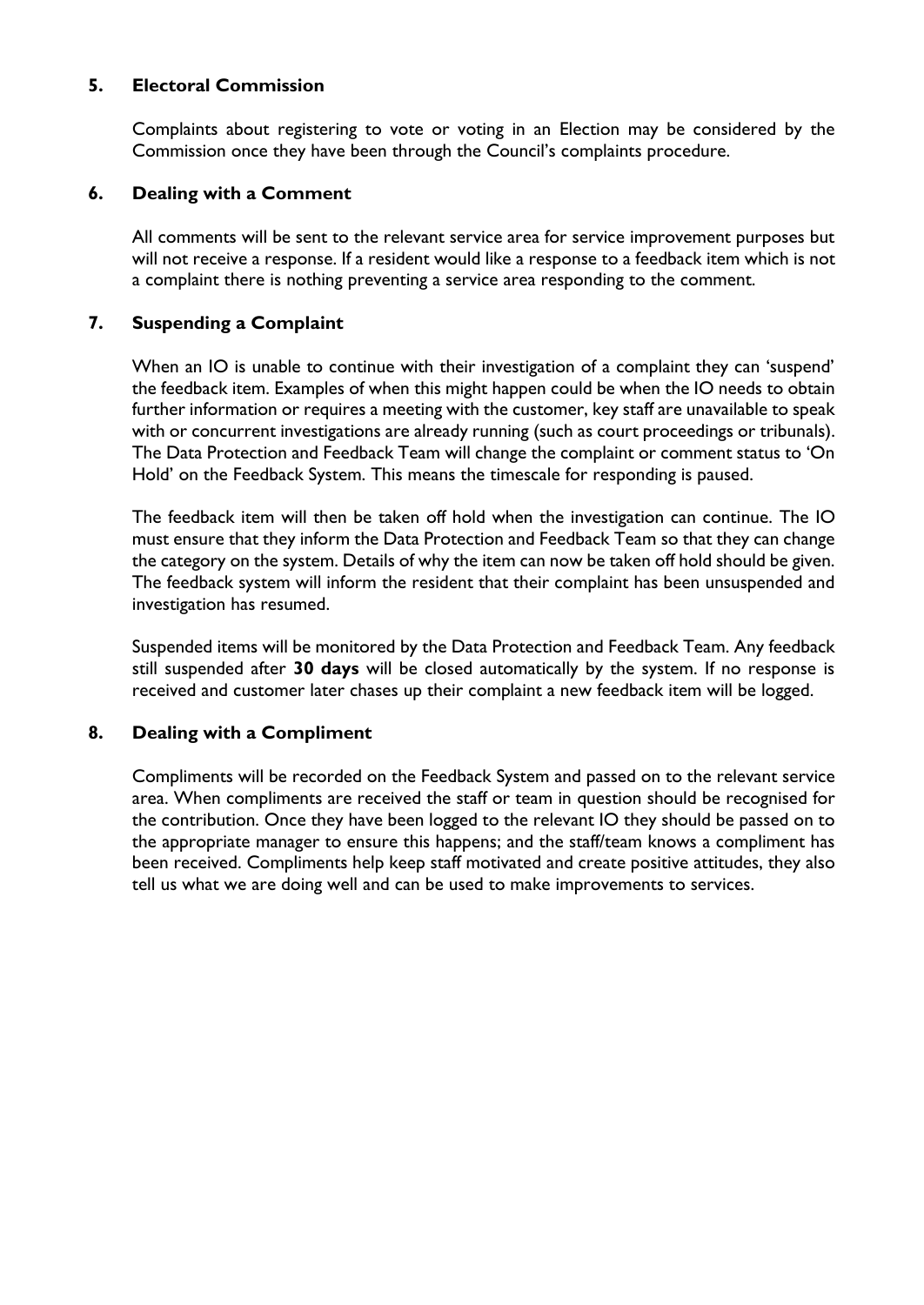#### **Social Care Services Feedback Procedure**

Separate feedback procedures are used for dealing with complaints about children and adult social care services, except for policy related complaints which are dealt with under the corporate feedback procedure as outlined in Appendix 1. Comments and compliments will also be dealt with as outlined in the corporate feedback procedure.

#### **1. Logging and Assigning Complaints about Social Care Services**

Complaints about children and adult social care services are dealt with by the Customer Relations Team. Contact details for the Customer Relations Team are available on the Council's Intranet, website and 'Tell Us How It Is' or Social Care Services leaflets.

The Customer Relations Team will log the complaint (or concern) onto the Feedback System and assign it to the relevant Investigating Officer.

If it is a concern or a complaint about adult social care services it will then be dealt with using the procedure outlined in section 2 below.

If it is a complaint about children's social care services it will then be dealt with using the procedure outlined in section 3 below.

#### **2. Dealing with Concerns and Complaints about Adult Social Care Services**

Arrangements for complaints handling in adult social care services are covered in the Local Authority Social Services and NHS Complaints Regulations 2009, which came into force on 1 April 2009.

## **(a) Acknowledging and Responding**

The Customer Relations Team will acknowledge receipt of the concerns no later than **3 working days** after the date received. The Customer Relations Team will review the nature of the concerns received and identify the most appropriate way to deal with the concerns raised at that time to provide an effective and timely resolution. Most concerns will be dealt with by the relevant team and will be responded to by their worker or the Team Manager. The customer will be informed they can progress their concern to a formal complaint if they are not satisfied with the response. Concerns will usually be responded to within **1 working day** but it can take up to **10 working days.**

f it is a complaint, the customer will be provided with a reference number and name of an Investigating Officer and provided with an estimated response time. Most complaints should be completed within **6 weeks**, although to the statutory timescale is **6 months**. The timescale commences at the point the wording of the complaints agreed, either in writing or verbally, with the customer. Some cases may justifiably exceed this timescale if there are exceptional factors such as Police investigations. A report is produced for each complaint investigation, presented at an adjudication meeting and then sent to the complainant along with a letter from the adjudicating officer and a covering letter from the Customer Relations Team.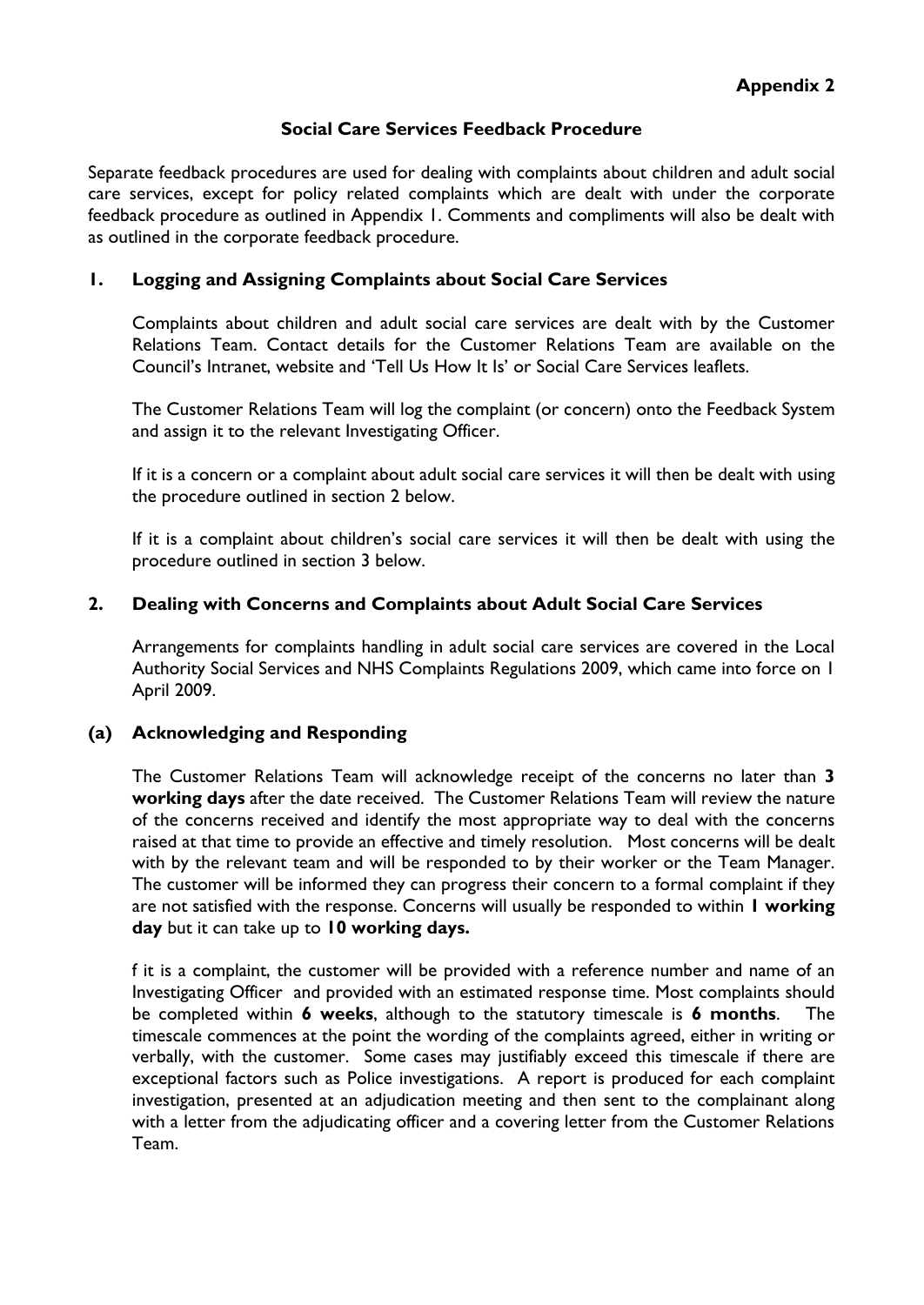# **(b) Local Government and Social Care Ombudsman**

If a customer is not satisfied with the Council's response they can ask the LGSCO to investigate their complaint.

# **3. Dealing with Complaints about Children's Social Care Services**

Arrangements for complaints handling in children's social care services are based on the complaints and representations procedures established through the Children Act 1989 and Representations Procedure (Children) Regulations, 2006.

# **(a) Acknowledging and Responding**

The Customer Relations Team will acknowledge receipt of the concerns no later than **2 working days** after the date received. The Customer Relations Team will review the nature of the concerns received and identify the most appropriate way to deal with the concerns raised at that time to provide an effective and timely resolution. Most concerns will be dealt with by the relevant team and will be responded to by their worker or the Team Manager. The customer will be informed they can progress their concern to a formal complaint if they are not satisfied with the response. Concerns will usually be responded to within **1 working day** but it can take up to **10 working days.**

If it is a complaint, the customer will be provided with a reference number and name of an Investigating Officer. It will also inform the customer of the 10 working day response timescale (unless it has been classed as a complex complaint, the service may need more time to investigate it. If this is the case, they will be in touch to explain and inform you of the new response timescale). The timescale commences at the point the wording of the complaints agreed, either in writing or verbally, with the customer.

# **(b) Stage 1 – Investigating Officer**

At stage 1 an Investigating Officer based in the relevant service area will investigate and respond to the customer within **10 working days.**

If it is a complex complaint, the Investigating Officer will investigate and provide a response or update to the customer within **20 working days.**

## **(c) Stage 2 – Independent Person**

If a customer is not satisfied with the response at stage 1, they can ask for their complaint to be investigated by an Investigating Officer who is independent of the team subject to the complaint. Legislation requires an Independent Person to be assigned to oversee the investigation and provide a separate report. An Independent Person can also be asked to act as the Investigating Officer, with another Independent Person allocated to oversee the process.

The Investigating Officer will produce a report for each complaint investigation, this will be presented at an adjudication meeting where a Senior Manager, acting as Adjudicating Officer, will consider the report and identify the Local Authority's response, decision on each point of complaint and any actions to be taken. Present at the meeting will be the Customer Relations Manager, Investigating Officer and Independent Person. The Adjudicating Officer will provide a written response to the reports. The reports will then be sent to the complainant along with a letter from the adjudicating officer and a covering letter from the Customer Relations Team.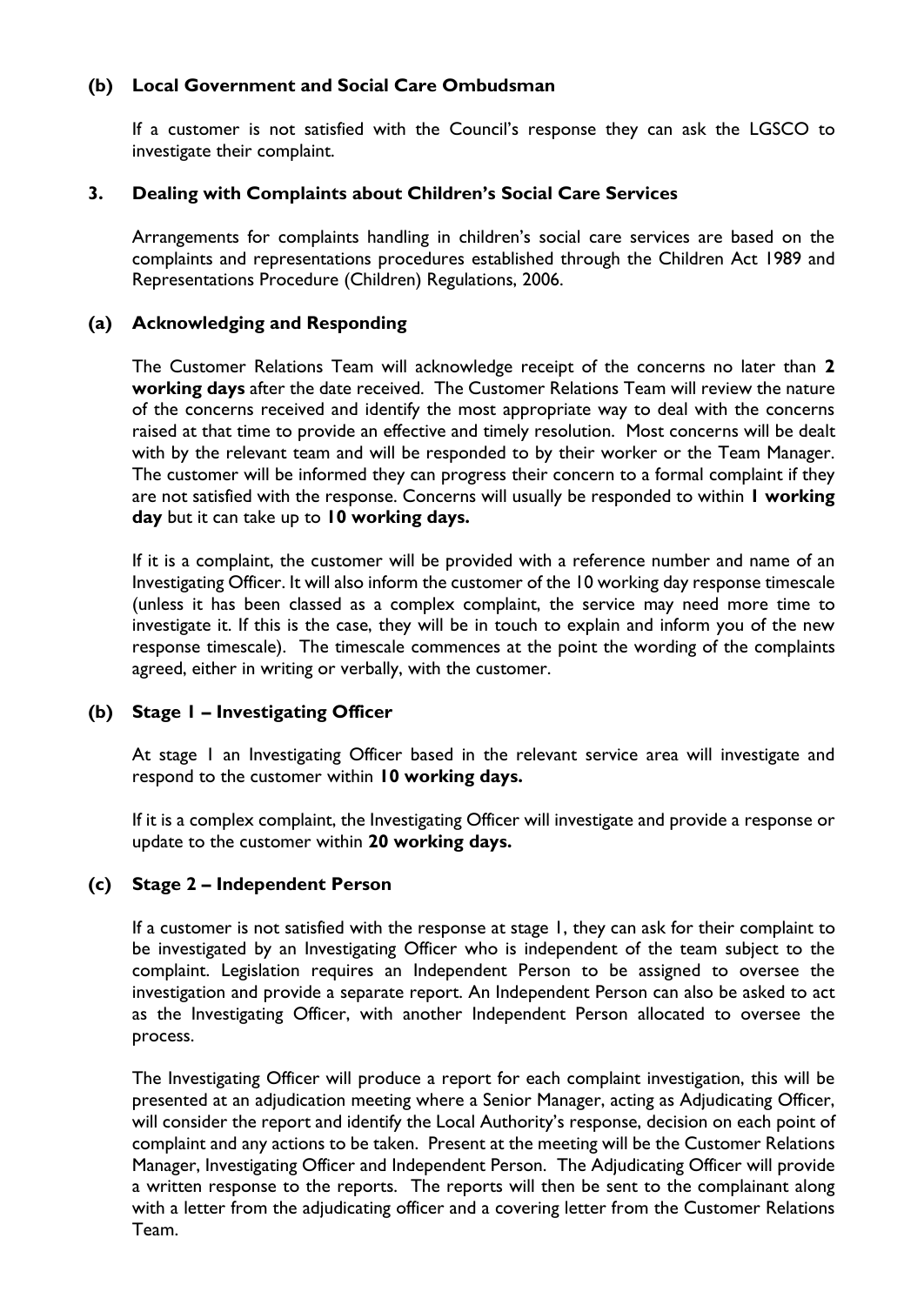The Local Authority will respond to the customer within **25 working days**, although there is a caveat for up to **65 working days** if needed to complete the investigation.

#### **(d) Stage 3 – Review Panel**

If a customer is not satisfied with the decisions made about their complaint at stage 2, they can ask for a Review Panel to take place. The Review Panel consists of:

- Independent Chair
- 2 Independent People
- Customer
- Customer Relations Manager
- Investigating Officer (who responded at stage 2)
- Independent Person (who responded at stage 2)
- Adjudicating manager representing the authority

The purpose of the Review Panel is to review the decision made in respect of each complaint. The Review Panel will consider the representation made by the customer and make recommendations about what they believe the decision about each complaint should be. They will also provide reasons for each of their recommendations. The Panel will send their report to the Director of Children, Families and Schools within **5 working days**. The Director will respond to the customer, taking into account the Panel's findings, within **15 working days**  of the panel date.

## **(e) Local Government and Social Care Ombudsman**

If a customer is not satisfied with the recommendations of the Review Panel, they can ask the LGSCO to investigate their complaint, as described in Appendix 1, Section 4.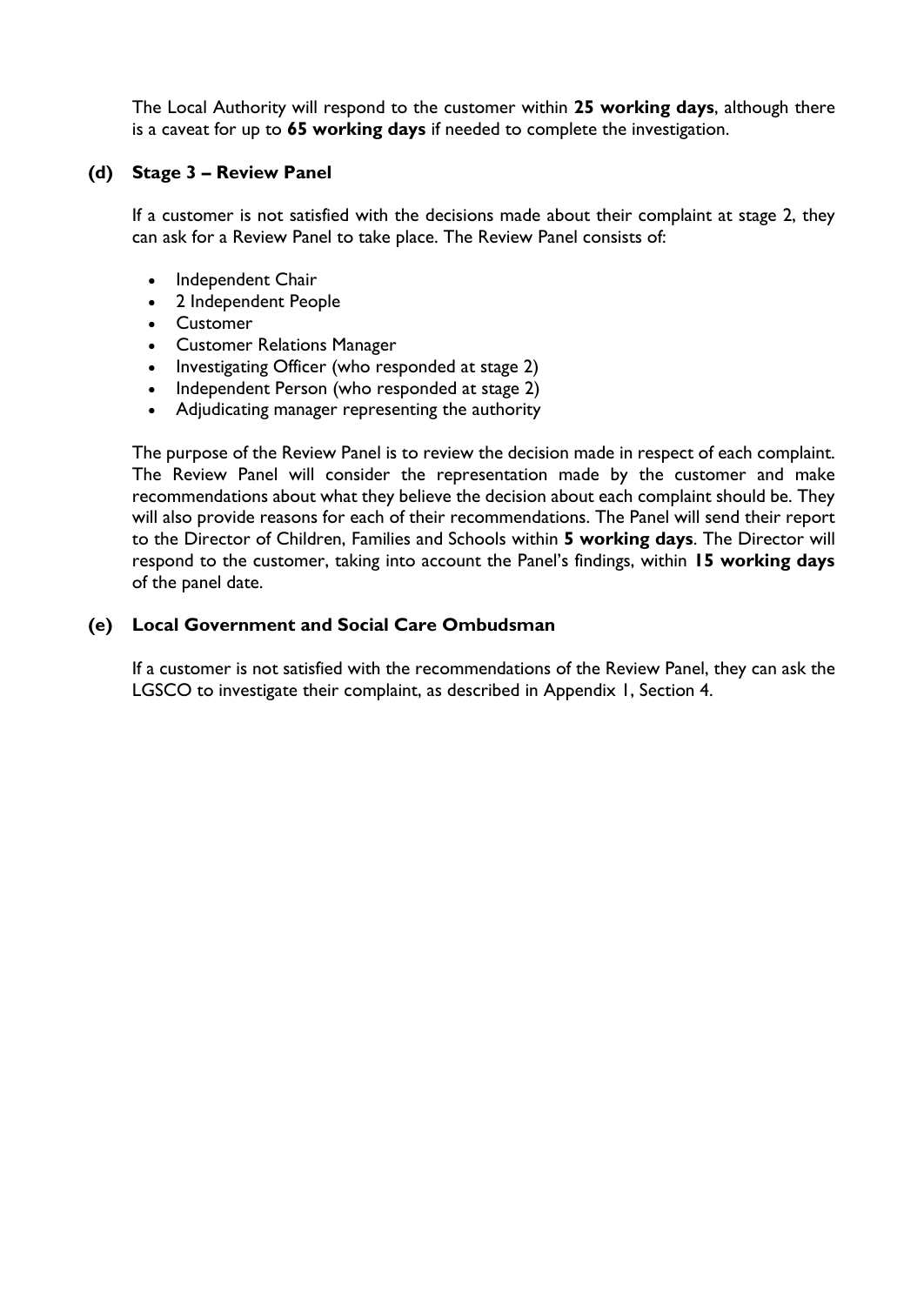## **Schools Feedback Procedure**

Complaints about schools are dealt with directly by the school in question, except for policy related complaints (e.g. admissions process, school transport, etc) which are dealt with under the corporate feedback procedure as outlined in Appendix 2. The Education Act 2002 places a duty on school governing bodies to adopt a procedure for the receipt and handling of school complaints. The Council is not empowered to investigate complaints made about schools.

Schools should differentiate between concerns and complaints made by parents and other parties. Concerns should be dealt with informally wherever possible before following the schools' formal complaints process. Comments and compliments about schools are also dealt with directly by the schools.

# **1. Schools Complaints Procedures will normally include**

## **(a) Member of staff**

Most complaints can be quickly resolved by talking to the relevant teacher or member of staff. To do this, the complainant can contact the school to arrange a time to meet with the person concerned and discuss the problem. If you want to complain about a School's SEN Support talk to the School's Special Educational Needs Co-Ordinator (SENCO).

## **(b) Headteacher**

If a complainant cannot resolve the matter directly with the person concerned, then they should contact the Headteacher. This can be done by contacting the school and arranging an appointment. If possible, the complainant should put their complaint in writing to allow the Headteacher to look into the matter in preparation for the meeting. Alternatively, the complainant can ask for a response in writing rather than a meeting.

## **(c) School's Governors or Academy Trustees**

If a complainant is not happy with the Headteacher's response they can complain to the School Governors or Academy Trustees. The complaint should be in writing. If the complainant has not already discussed the matter with the Headteacher, it is not usually possible to progress their complaint to the School Governors or Academy Trustees. However, if the complainant cannot discuss their complaint with the Headteacher, they should put their complaint in writing, stating the reasons why they have not discussed it with the Headteacher and send it to the School's Governors or Academy Trustees.

## **(e) Department for Education**

If the complainant feels that the School Governors or Academy Trustees or the Council is acting unlawfully or unreasonably in the exercise of their duties under education law, they can contact the Department for Education. This should be a last resort, and the complainant should have already taken steps to resolve the problem. Details of this procedure can be found at:

[https://www.gov.uk/government/organisations/department-for-education/about/complaints](https://www.gov.uk/government/organisations/department-for-education/about/complaints-procedure)[procedure](https://www.gov.uk/government/organisations/department-for-education/about/complaints-procedure)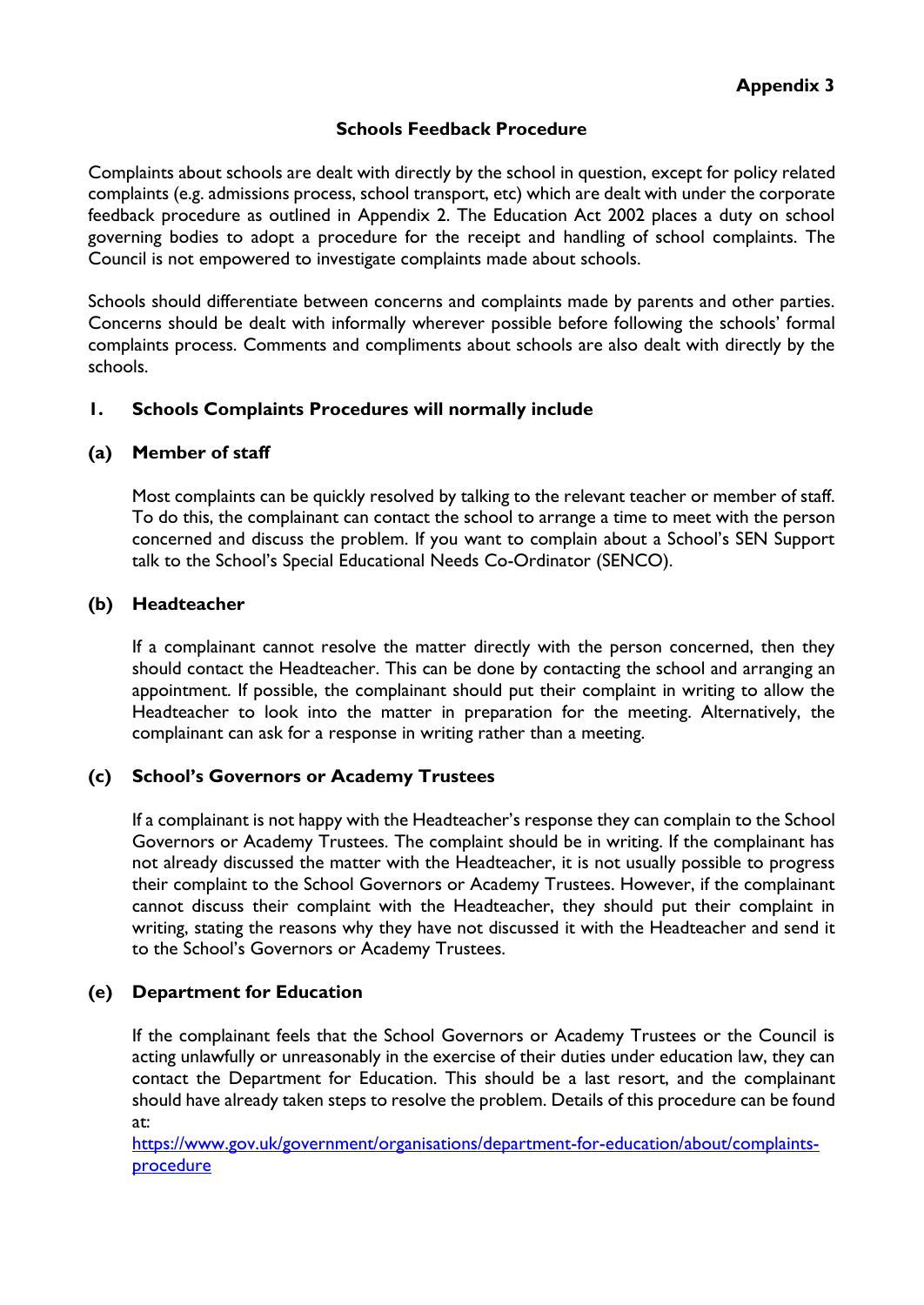#### **Public Health Feedback Procedure**

Councils are responsible for improving the health of their local population and for public health services including most sexual health services and services aimed at reducing drug and alcohol misuse.

Public health complaints are handled in line with the NHS Bodies and Local Authorities (Partnership Arrangements, Care Trusts, Public Health and Local Healthwatch) Regulations 2012 (SI 2012/ 3094).

#### **1. What to do if you have a complaint about public health service**

You should talk directly to the provider of the services about which you have concerns. They will have a complaints procedure which you can use to make sure your concerns are heard.

If you come to us first we will ask your permission to pass your complaint to the appropriate service provider if you are not complaining about a service provided directly by the Council.

If you feel unable to contact your service provider or you are dissatisfied with their response, you can complain directly to us using the Council's corporate complaints procedure.

#### **2. Dealing with your complaint**

The legislation challenges us to resolve complaints speedily and efficiently and to keep you informed, as far as is reasonably practicable, as to the progress of the investigation.

We will acknowledge the complaint not later than **2 working days** after the day on which we receive it and will offer to discuss with you how the complaint will be handled and how long this may take.

The complaint must be made no later than **12 months** from the incident occurring, or of the incident coming to the attention of the customer.

Your complaint will be assigned to the Director of Public Health.

The complaint process must be completed within **6 months** of the complaint being received and a report sent which explains how the complaint has been considered and the conclusions reached. If an outcome cannot be reached in **6 months** we will tell you and aim to complete the investigation as soon as possible.

## **3. Local Government and Social Care Ombudsman**

If after taking their complaint through the Council's feedback procedure a customer is still not satisfied, they may ask the LGSCO to investigate their complaint. If a customer has not been through the Council's complaints procedure before the LGSCO will not investigate the complaint.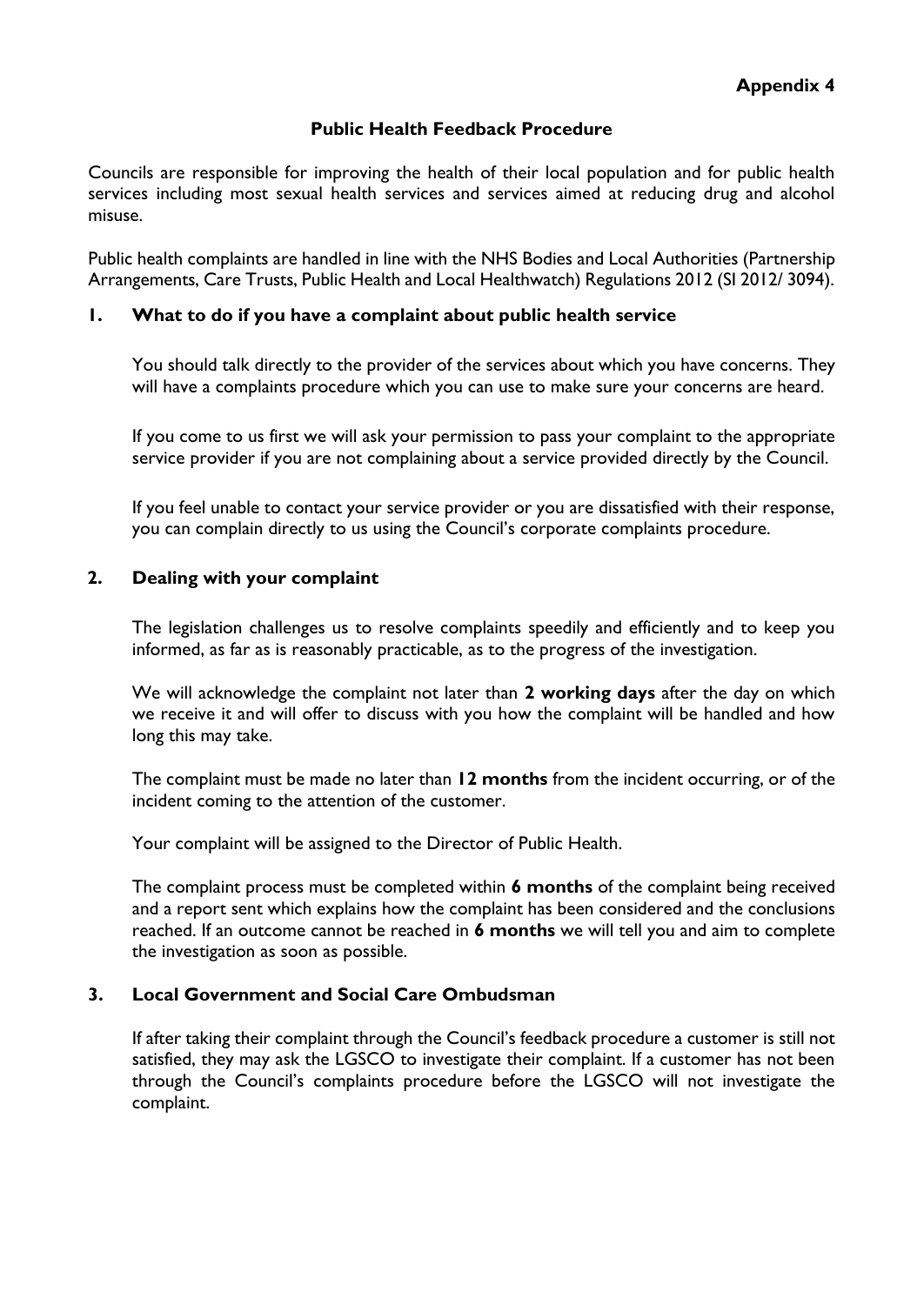#### **Enforcement Agencies Feedback Procedure**

Councils' are accountable for the actions of enforcement agencies, who therefore fall within the jurisdiction of the Ombudsman. Complaints about enforcement agencies will be put through the Council's corporate feedback process if they relate to issues the Council has direct control of, for example the decision to engage an enforcement agency. Any complaint which relates to the enforcement agencies service, such as their employees conduct, should be dealt with by the enforcement agency.

#### **1. What to do if you have a complaint about a enforcement agency**

You should talk directly to the enforcement agency about which you have concerns. They will have a complaints procedure which you can use to make sure your concerns are heard.

If you come to us first we will sign post you to the relevant enforcement agency, if you are not complaining about a service provided directly by the Council.

#### **2. Dealing with your complaint**

The enforcement agency will have a complaints process in place and make efforts to resolve your complaint and keep you informed, as far as is reasonably practicable, as to the progress of the investigation.

If you remain dissatisfied with the enforcement agencies responses and you have exhausted their complaints process you can then raise your complaint with the Council.

The Council will acknowledge your complaint within 2 working days. We will then consider your complaint and the evidence provided at stage 2 of our corporate complaints process. You will receive a response within **20 working days**. If an outcome cannot be reached in **20 working days** we will tell you and aim to complete the investigation as soon as possible.

#### **3. Local Government and Social Care Ombudsman**

If after taking their complaint through the Council's feedback procedure a customer is still not satisfied, they may ask the LGSCO to investigate their complaint. If a customer has not been through the enforcement agency and Council's complaints procedure, the LGSCO will not investigate the complaint.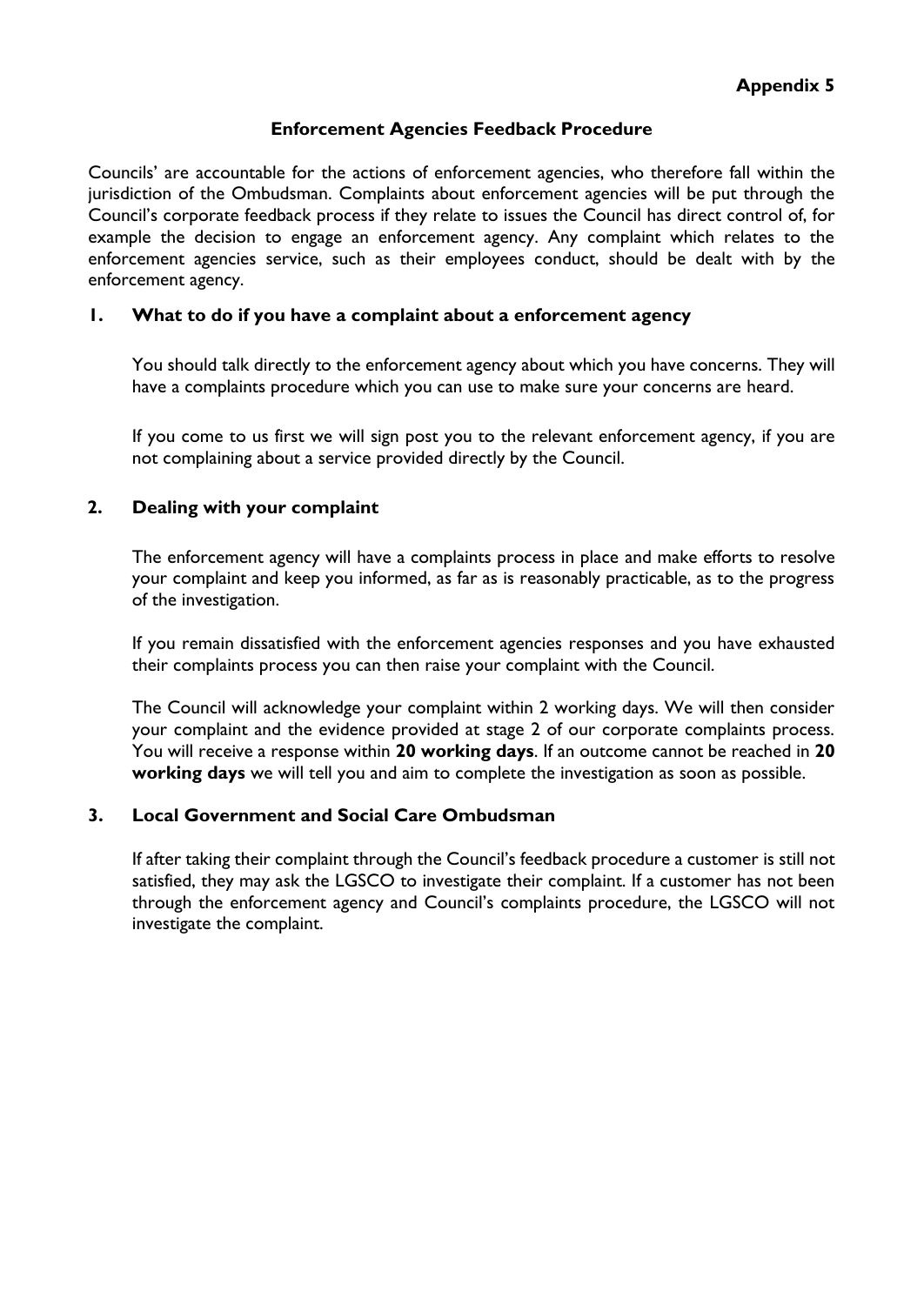#### **Defamatory Material Feedback Procedure**

The purpose of the Defamation Act 2013 is to rebalance the law on defamation to provide more effective protection for freedom of speech while at the same time ensuring that people who have been defamed are able to protect their reputation. In accordance with this aim, Section 5 of the Act creates a new defence to an action for defamation brought against the operator of a website hosting user-generated content where the action is brought in respect of a statement posted on the website.

#### **1. What to do if you find something on the Councils website which you think is defamatory**

If you find something on the Council website which you think fits with the definition of defamatory then you should contact us using the Councils online notice of complaint form.

If you want to complain about more than one statement you can put all the details on the same form.

#### **2. What will happen once the form has been completed**

On completion of the form you will receive an email from the Council (within 48 hours) explaining that the Council has received your notice of complaint and has contacted the poster of the defamatory material.

The poster (the person who created the defamatory material) then has 5 days after that to respond to the notice of complaint. On receiving the response the Council will notify you of the outcome within 48 hours.

If the poster does not want the defamatory material removed we will inform you of this and provide you with their name and postal address (if they have consented) so that you can contact them directly. If they do not consent to their details being shared you will need to consider what further action you wish to take, including whether to seek a court order for disclosure. You may wish to take legal advice before taking any further steps.

## **3. What happens if the defamatory material is posted again**

If the material is removed and is then reposted, you will need to complete the notice of complaint eform again. To help the Council deal with the issue you need to inform us of your previous notice of complaint, ideally quoting the reference number you will have received previously.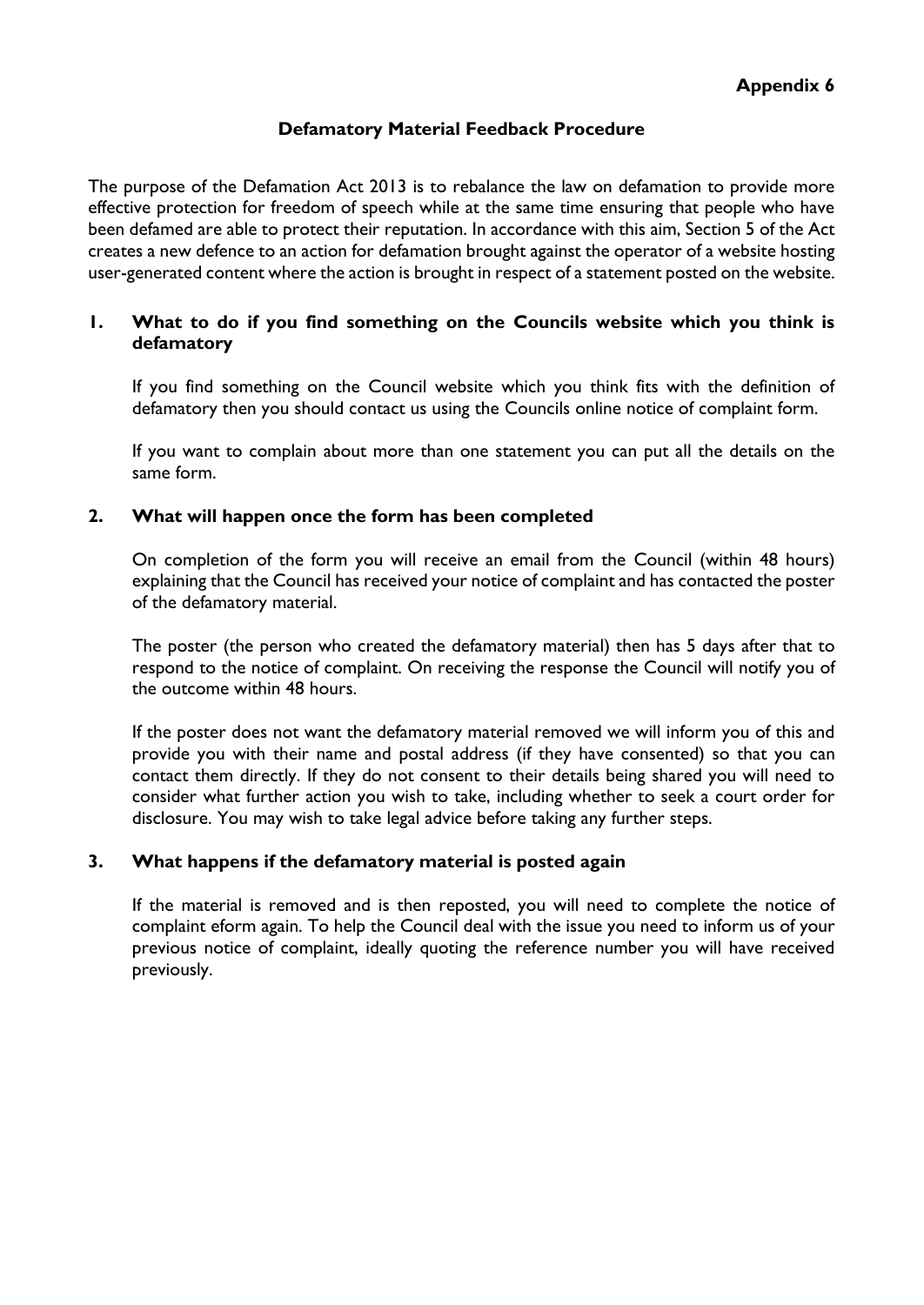# **Appendix 7**

## **Procedures for Dealing with Unreasonable and Persistently Unreasonable Complainants**

#### **1. Introduction**

Generally, dealing with a complaint is a straightforward process, but in a minority of cases customers pursue their complaints in a way which can either impede the investigation of their complaint, can have significant resource issues for the Council or impact inappropriately on its employees and Members. This can occur whilst complaints are being investigated, or once the Council has concluded the complaint investigation. When this happens, it may result in the complainant being identified as 'unreasonable'.

The procedures outlined below are intended to ensure that the Council deals with these complainants in a fair and proportionate way. It helps complainants and staff understand clearly what is expected of them and what action may be taken. These procedures can also be shared with complainants if they start to behave unreasonably, which will help to manage their expectations and behaviour.

#### **2. Definitions**

The Council uses the following definitions to refer to unreasonable complainants:

**Unreasonable and Unreasonably Persistent Complainants:** are those complainants who, because of the nature or frequency of their contacts with an organisation, hinder the organisation's consideration of their, or other people's, complaints and or requests for service.

Examples of actions and behaviours of unreasonable and persistently unreasonable complaints include:

- Refusing to specify the grounds of a complaint, despite offers of help.
- Refusing to cooperate with the complaints investigation process.
- Refusing to accept that certain issues are not within the scope of a complaints procedure.
- Insisting on the complaint being dealt with in ways which are incompatible with the adopted complaints procedure or with good practice.
- Making unjustified complaints about staff who are trying to deal with the issues, and seeking to have them replaced.
- Changing the basis of the complaint as the investigation proceeds.
- Denying or changing statements he or she made at an earlier stage.
- Introducing trivial or irrelevant new information at a later stage.
- Raising many detailed but unimportant questions, and insisting they are all answered.
- Submitting falsified documents from themselves or others.
- Adopting a 'scatter gun' approach: pursuing parallel complaints on the same issue with various organisations.
- Making excessive demands on the time and resources of staff with lengthy phone calls, emails to numerous council staff, or detailed letters every few days, and expecting immediate responses.
- Submitting repeat complaints with minor additions/variations the complainant insists make these 'new' complaints.
- Refusing to accept the decision; repeatedly arguing points with no new evidence.
- Covertly recording meetings and conversations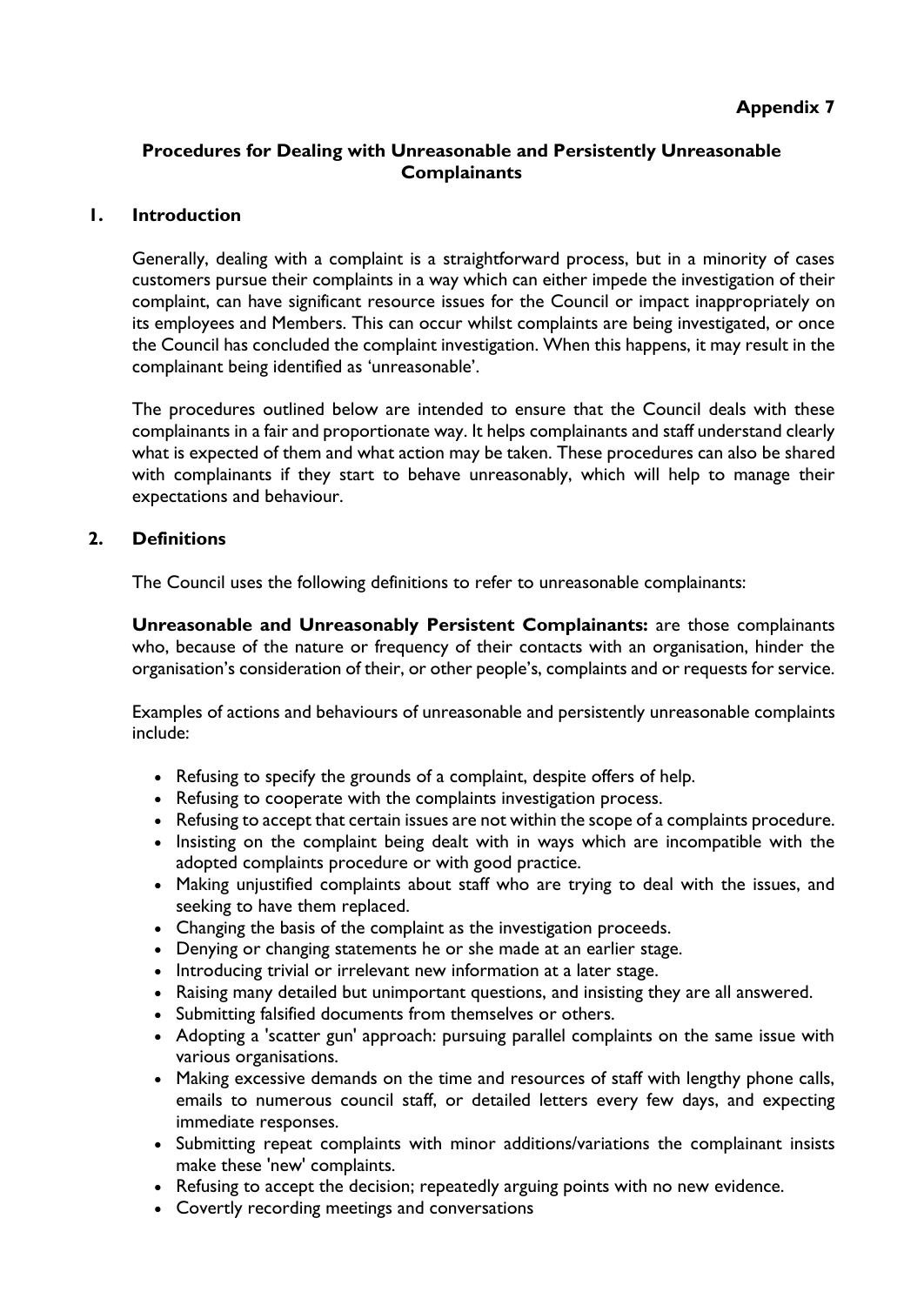- Behaviour which is unacceptable, for example abusive, offensive or threatening. This may include one or two isolated incidents or behaviour over a longer period
- Combinations of some or all of the actions above

It also important to note that raising legitimate queries or criticisms of a complaints procedure as it progresses, for example if agreed timescales are not met, should not in itself lead to someone being regarded as an unreasonable complainant. Similarly, the fact that a complainant is unhappy with the outcome of a complaint and seeks to challenge it once, or more than once, should not necessarily cause him or her to be labelled unreasonable.

## **3. Considerations Prior to Taking Action under the Procedure**

If a complainant is demonstrating at least one of the actions or behaviours outlined in section 2 above, the Council can consider using the unreasonable complainant procedure.

However, before using the procedure, the following should be considered:

- (a) If the investigation of the complaint has concluded, the Council has the option of ending all communication with the complainant on the issue, and, where appropriate, referring the complainant to the LGSCO.
- (b) If the complaint is still under investigation, the procedure may need to be used in order to manage the complainant's behaviour. At this point, the relevant Head of Service and Director should be consulted before a decision is made. However, the decision to designate someone's behaviour as unreasonable or persistently unreasonable, and restrict their access, could have serious consequences for the individual, therefore before this decision is made, the Council should be satisfied that:
	- The complaint is being or has been investigated properly
	- Any decision reached on it is the right one
	- Communications with the complainant have been adequate
	- The complainant is not now providing any significant new information that might affect the Council's view on the complainant
- (c) If the Council is satisfied that the above conditions are met, it should consider whether further action is necessary prior to taking the decision to designate the complainant as unreasonable. The following steps should be considered:
	- Offering the complainant a meeting with an officer of appropriate seniority to explore scope for resolution of the complaint and explain why their current behaviour is seen as unreasonable.
	- Sharing the Council's Policy with the complainant and warning them that restrictions may need to be applied if their behaviour continues.
	- Setting up a strategy meeting to agree a cross-directorate/service area approach.
	- Designating a key Investigating Officer to co-ordinate the organisation's response/s.
	- Helping the complainant to find a suitable independent advocate if necessary.

#### **4. Operating the Procedure**

If the above steps have been considered/carried out, and the Council deems it necessary that the unreasonable complainant procedure be used, authorisation must be sought from the relevant Director. The actions then taken should be proportionate to the nature and frequency of the complainant's contacts with the Council at that time. The objective is to manage the complainant's unreasonable behaviour in such a way that their complaint can be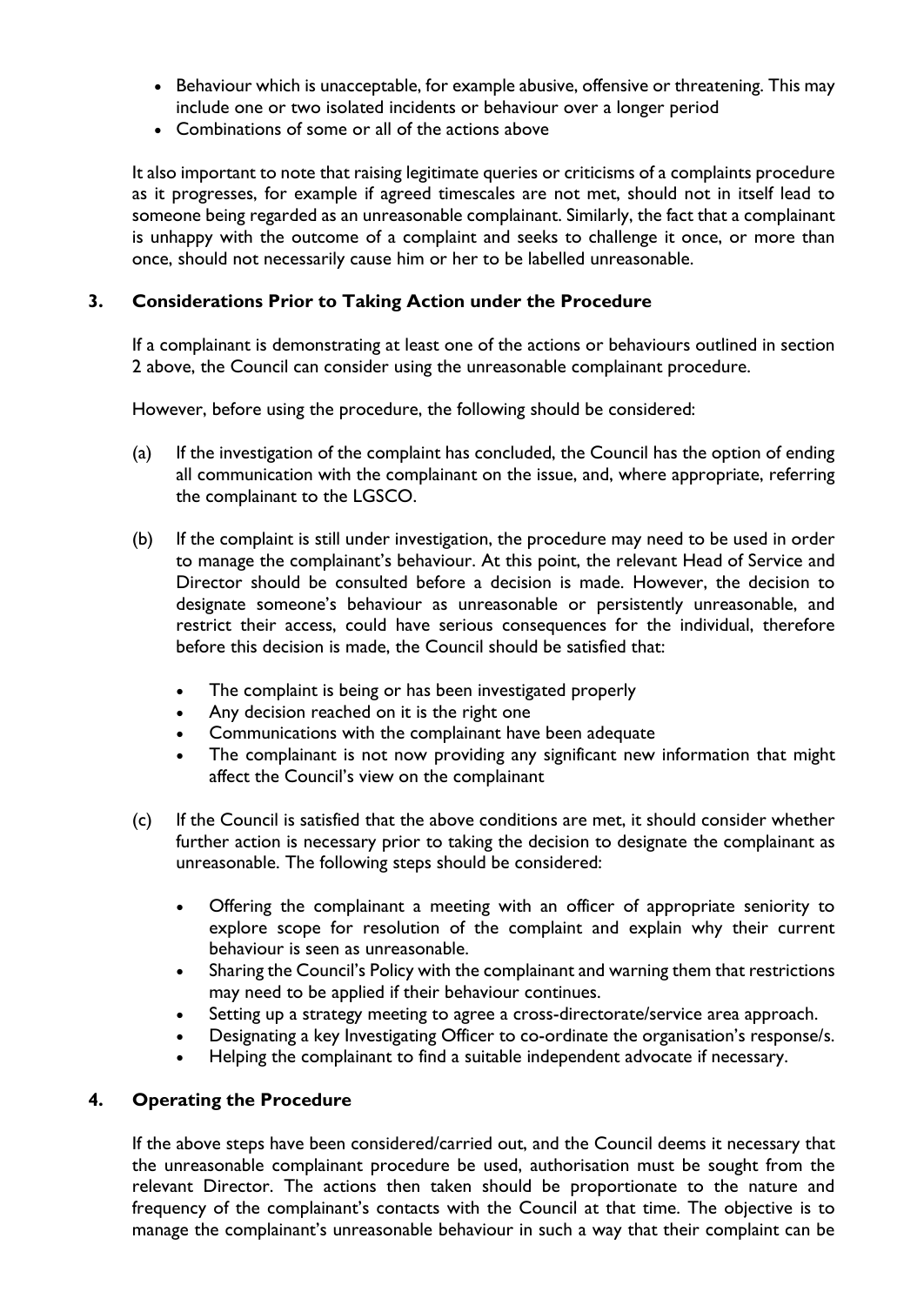brought to a conclusion quickly, without further distractions. Taking the complainant's behaviour and circumstances into account, the following options can be considered:

- (a) Placing limits on the number and duration of contacts with staff per week or month
- (b) Offering a restricted time slot for necessary calls
- (c) Limiting the complainant to one medium of contact (telephone, letter, email, etc)
- (d) Requiring the complainant to communicate with only one named member of staff
- (e) Requiring any personal contacts to take place in the presence of a witness and in a suitable location
- (f) Refusing to register and process further complaints about the same matter
- (g) Restrict access to Council premises

If the decision is taken to operate the procedure and restrict access, the relevant Director should write to the complainant with a copy of the procedure to explain:

- Why the decision has been taken
- What it means for his or her contacts with the Council
- How long any restrictions will last
- What the complainant can do to have the decision reviewed

The Council should also ensure that both parties are clear from the outset what the substantive complaint is about. They should also clarify with the complainant what remedy/action they are seeking from the Council so that the investigation can be clearly focused. A date when the complainant can expect to receive a response or update should also be defined at the start.

The investigation should be thorough. All relevant correspondence and evidence should be looked at. Interviews with all parties should take place and should be documented. Where necessary, site visits should also be carried out.

The relevant members of staff and Customer Service Centre Team Leaders should also be informed of any complainants who have been classed as unreasonable and the restrictions that have been imposed on them.

#### **5. Record Keeping**

When dealing with complainants that the unreasonable complainant procedure has been considered for or applied to, adequate records of the following should be kept:

- When a decision is taken not to apply the procedure when a member of staff asks for this to be done
- When a decision is taken to make an exception to the procedure once it has been applied
- When a decision is taken not to put a further complaint from a complainant through the Council's complaints procedure for any reason
- When a decision is taken not to respond to further correspondence, any further letters, faxes or emails from the complainant should be checked to pick up any significant new information.

A copy of all records needs to be sent to the Data Protection and Feedback Team so they can ensure the feedback system is updated accordingly with the relevant notes.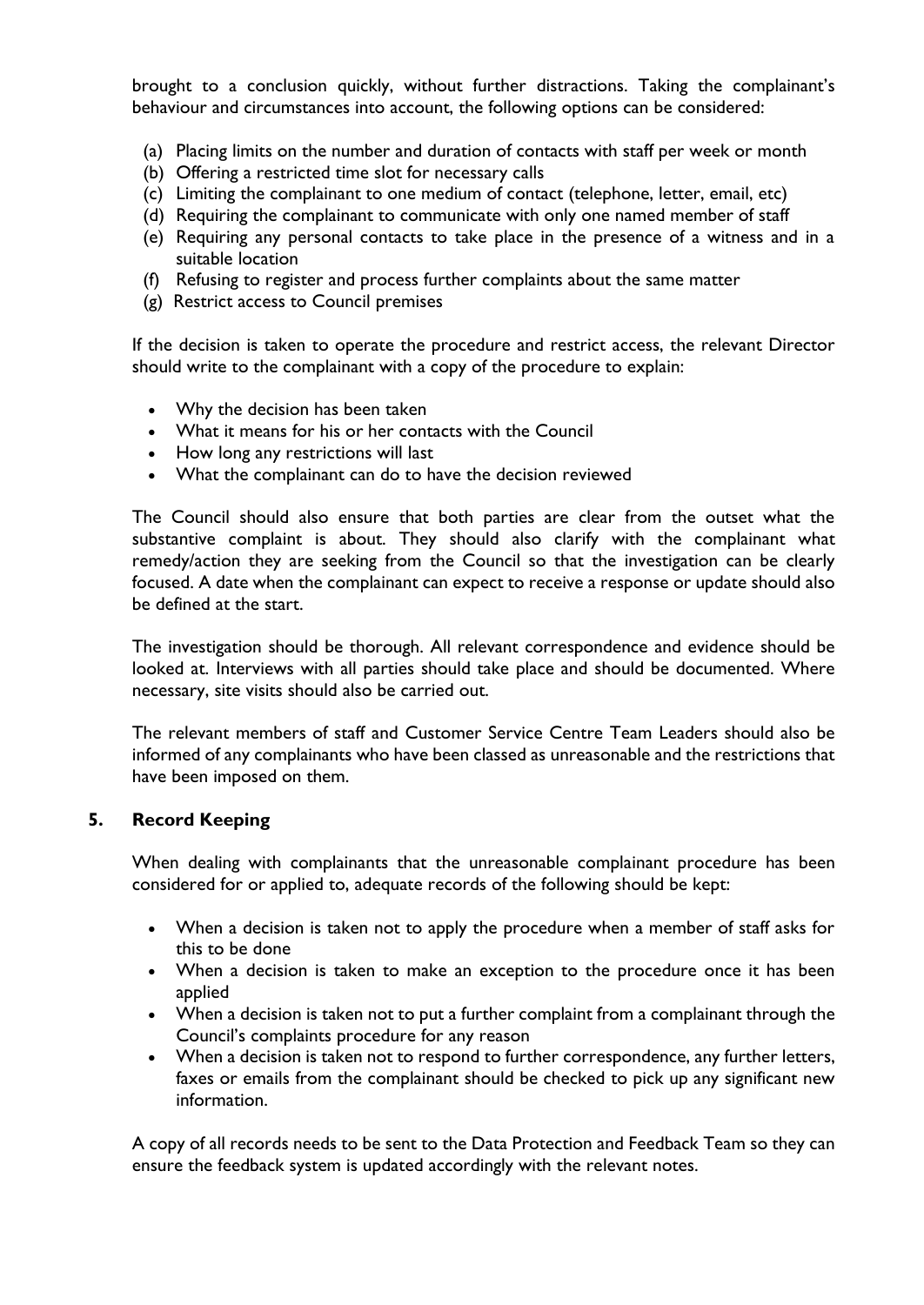# **6. Action Following the Completion of the Complaint Investigation**

Once the complaint has been investigated and a decision has been made, the Director should inform the complainant of the decision. If the Council is at fault, they should consider what remedy is appropriate. If it is not, the Council should clearly state the reasons, in writing. They should also inform the complainant that future correspondence will be read and placed on file but not acknowledged, unless it contains relevant new information. A designated officer should be identified who will read future correspondence.

When complaints about new issues are made, these should be treated on their merits. The Council should consider whether any restrictions previously applied are still appropriate and necessary. If a new complaint is accepted from an 'unreasonable' complainant it must be dealt with by following the standard two-phase complaints procedure, allowing escalation where necessary.

## **7. Reviewing Decisions to Restrict Access**

When imposing a restriction on access, the Council should have a specified review date. Restrictions will usually last for one year from the date that they are applied. On this date, restrictions should be lifted unless there are good grounds to extend the restrictions. Once restrictions have been reviewed, the Head of Service/Director should inform the complainant of the outcome. If the restrictions are to continue, the reasons for this should be explained and a date given when the restrictions will be next reviewed. Previous bans and/or restrictions will be considered.

If the complainant is contacting the Council about the same issue then it would be advised to permanently enforce the restrictions in relation to that issue with no review date. However, the complainant should still be able to contact the Council to raise any new issues they may have.

## **8. Referring Unreasonable or Persistently Unreasonable Complainants to the Local Government and Social Care Ombudsman**

If relations between the complainant and the Council break down during a complaint investigation and there is little prospect of achieving a satisfactory outcome, the LGSCO may be prepared to consider complaints before the procedure has been exhausted, if the request is made by both sides to the dispute.

A complainant can also be referred by the Council to the Ombudsman prior to and instead of being classed as unreasonable, or by the complainant contacting the Ombudsman themselves prior to or after going through the unreasonable complainant procedure.

## **9. Dealing with Abusive, Offensive, Threatening, Violent or Otherwise Unacceptable Behaviour**

Situations can escalate and in a few cases complainants can become abusive, offensive, threatening, violent or display otherwise unacceptable behaviour. Any behaviour of this nature directed towards our employees and Members will not be tolerated. In such circumstances the Council will take whatever action is necessary to protect its employees and Members. All Council employees and Members should be able to come to work without being subjected to this type of behaviour.

In a situation where it has been identified that a complainant is causing harassment, alarm or distress to Council employees or Members through their behaviour, actions should be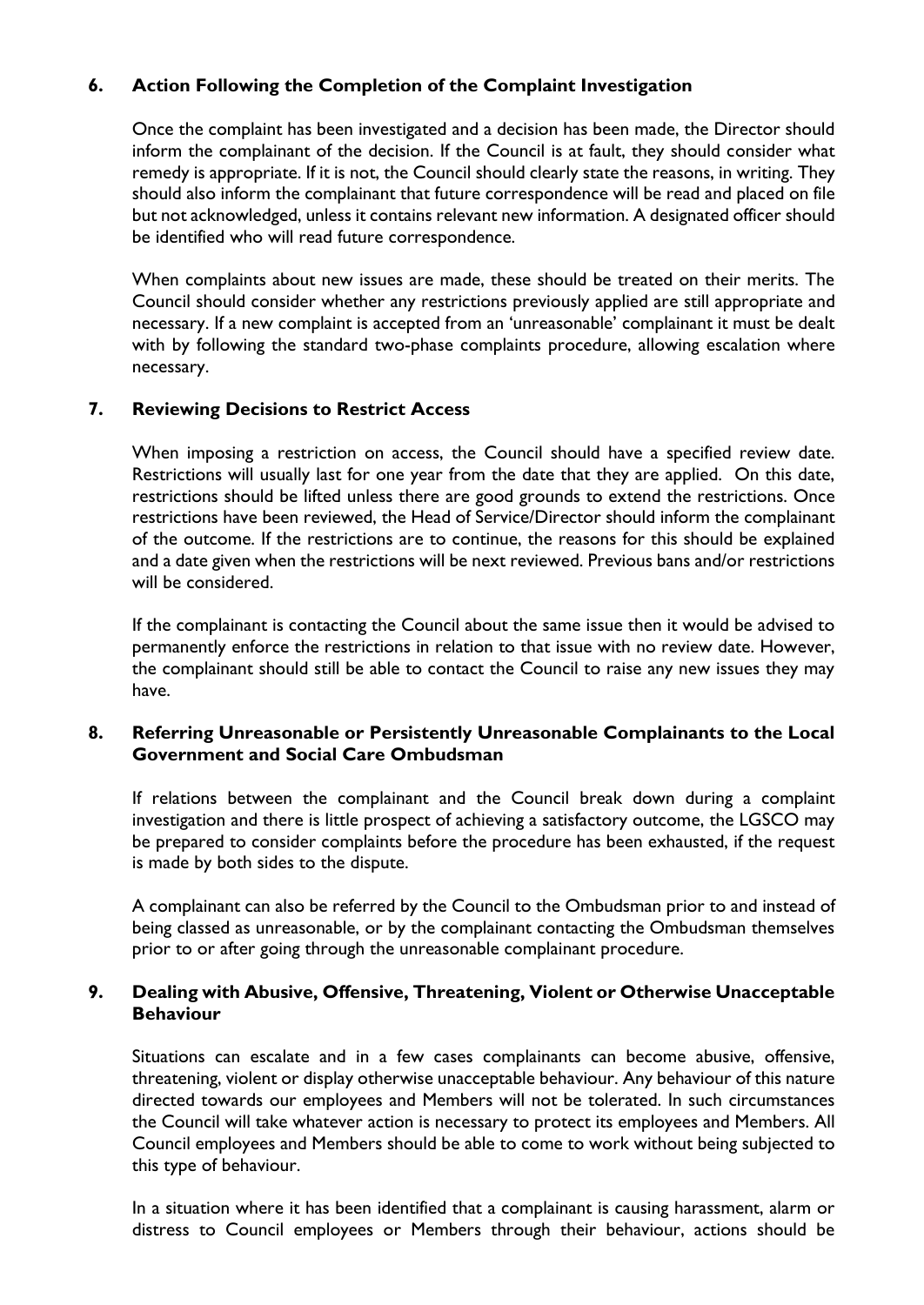identified that will be taken to tackle such behaviour. If appropriate, an action plan should be created, this does not need to be limited to reporting any potential criminal acts, for example causing harassment, alarm or distress, public order offences or applying for an injunction to prevent a person from contacting or approaching individuals. Determining that future contact should only be in writing, nominating single points of contact, or confirming that the council will only respond to communications if it chooses to do so are examples of potential management actions.

The Council recognises that in some circumstances immediate action may need to be taken outside of this policy to protect its employees and Members. In these scenarios the relevant Head of Service should be consulted with and the steps outlined in Appendix 7 reviewed once the appropriate action has been taken.

Violent behaviour should also be highlighted through the Council's accident procedure, alternatively a conversation should take place with the Health and Safety Services Manager to ensure the appropriate warning markers are applied.

## **10. Monitoring of the Unreasonable Complainant Procedure**

The number of complainants that have been classed as 'unreasonable' and the restrictions which have been imposed are reported on annually in the corporate feedback report. To ensure that the information is correct, it is important that when a complainant is dealt with through the unreasonable procedure, the Data Protection and Feedback Team is informed so it can be included in the report and a central record can be held regarding restrictions.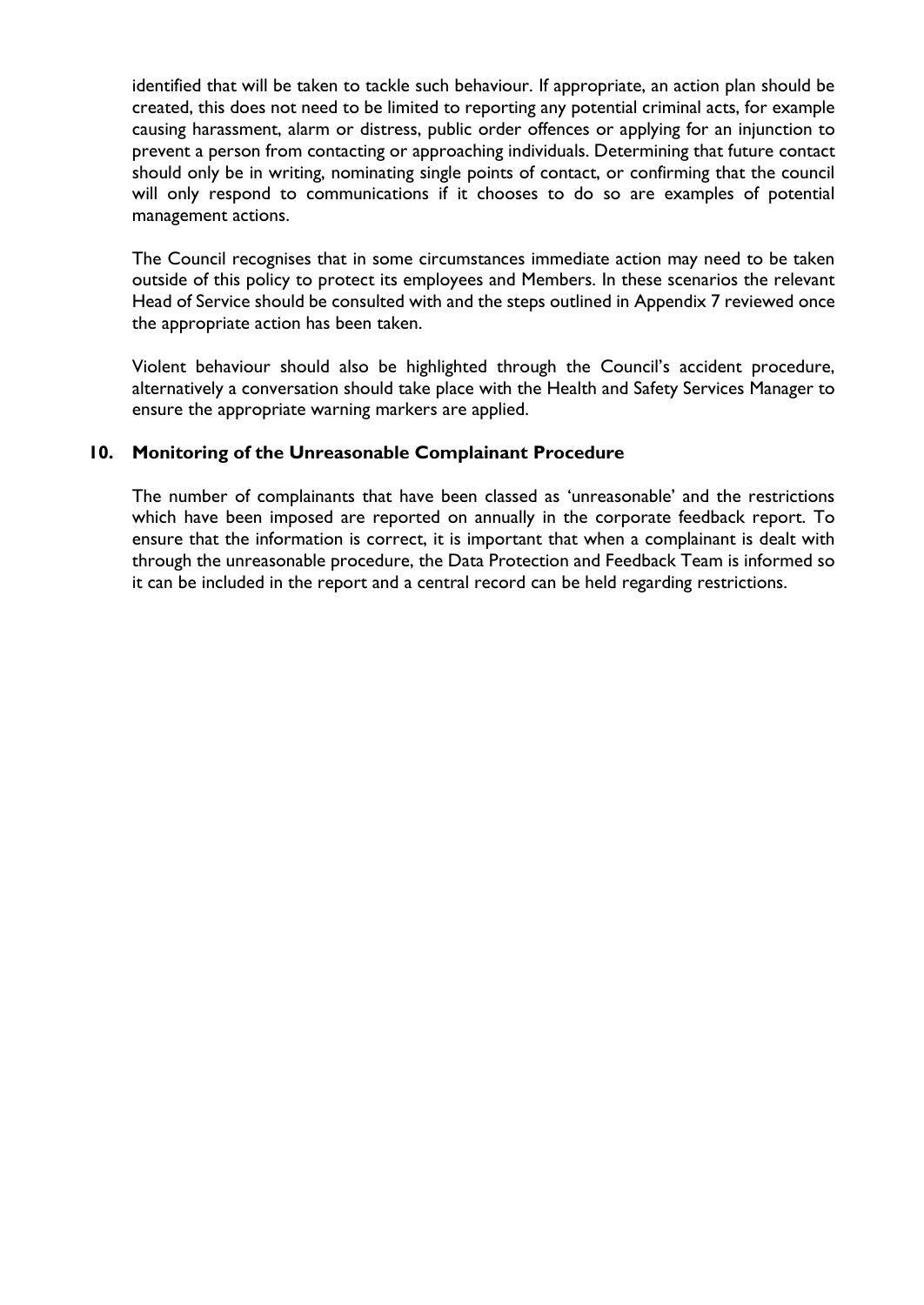## **Types of Feedback that are not dealt with under the Feedback Policy Procedures**

There are some types of feedback that are not covered by the Feedback Policy procedures. These include:

#### **(a) Complaints about Members**

Complaints concerning the conduct of any elected, co-opted or independent Member of either East Riding of Yorkshire Council or any Town and Parish Council in the East Riding local authority area should be made in writing and addressed to the Monitoring Officer, East Riding of Yorkshire Council, County Hall, Beverley, HU17 9BA or can be emailed to standards@eastriding.gov.uk.

Complaints will be considered by the Standards Committee, which has a responsibility to investigate complaints about Members who may have failed to comply with the Code of Conduct, the set of rules governing the behaviour of Members.

Further details about the Standards Committee and how to complain are available on the Council's website www.eastriding.gov.uk or from the Council's Legal and Democratic Service.

#### **(b) Complaints about unrelated third parties**

Complaints received by the Council which are solely about another organisation are classed as 'third party' complaints. They will be logged on the Feedback System and assigned under the 'third party' category. The responsible services area who receives the complaint will inform the complainant that the complaint is not relating to a Council service or member of staff, and where possible, offer the complainant the contact details for the correct organisation. In some cases, they may be able to forward the details of the complaint onto the appropriate organisation on behalf of the complainant, and inform them that they have done so.

Before assigning a complaint as 'third party' the Data Protection and Feedback Team should ensure that the Council has no responsibility for the complaint; in some cases it may be that the Council still has responsibility or has shared responsibility with another organisation for the complaint. In these situations, a response or joint response, co-ordinated by either the Council or other organisation should be sent to the customer. These types of complaints should not be classed as 'third party'. The Public Health and Enforcement Agent's processes are examples of this.

#### **(c) Complaints related to recruitment, staff appointments or terms and conditions of service**

Complaints related to recruitment should be referred to the Council's Recruitment team if it cannot be resolved with the relevant manager. The Recruitment team maintains the paperwork for each post, including the shortlisting matrix, and can also advise on Council policy. This applies to both internal and external candidates.

All complaints regarding appointments and terms and conditions of service should be referred to the Council's Human Resources team.

The LGSCO does not accept complaints of this nature. Employment tribunals are the available route for those seeking to escalate their complaint beyond the Council's internal systems.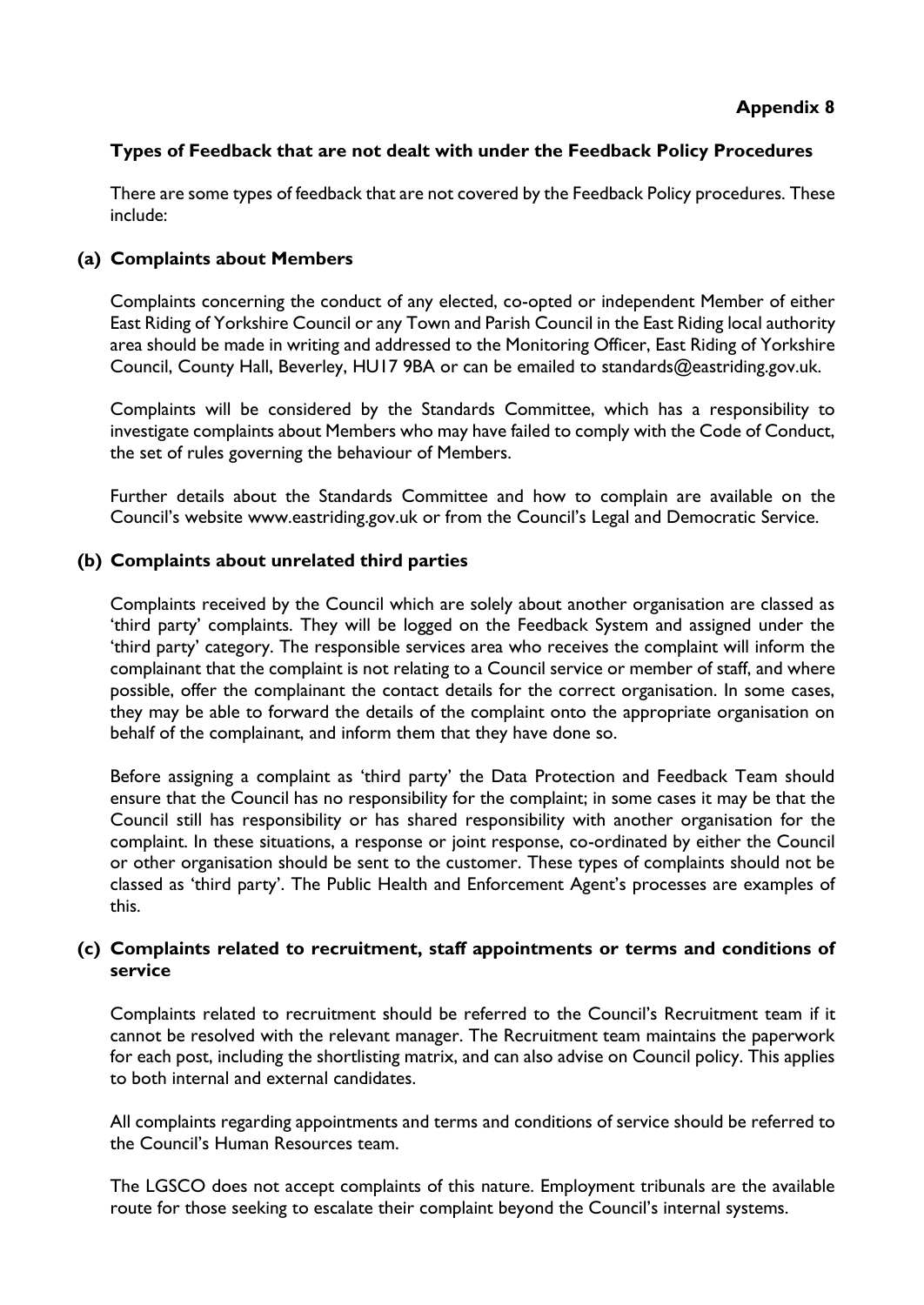# **(d) Petitions**

Residents have the right to submit petitions to the Council. There are, however, four categories of petitions whose criteria must be met in order for the Council to consider such a petition. Any petition must include the name and address of at least 10 Local Government electors of the area.

Further details on how petitions will be dealt with are included on the Council's website at https://www.eastriding.gov.uk/council/committees/petitions/ or from the Council's Democratic Service.

#### **(e) Internal feedback**

Feedback received regarding other services from within the Council should not be recorded on the Feedback system. However, services are encouraged to maintain a file of such items, which will provide useful information, and can, for example, aid an application for a Customer Service Excellence accreditation.

#### **(f) Requests for service**

Requests for service are not usually dealt with under the Feedback Policy. Usually these are dealt with directly through the Customer Service Centre network and relevant service areas. However, if a customer specifically asks for a request for service to be logged as a complaint, it should be logged onto the Feedback System and dealt with as a complaint in the interests of good customer service. In some cases, requests for service can also become the subject of a complaint; if for example the initial request for service is not carried out, not completed to a high standard or not finished on time.

## **(g) Informal feedback**

Feedback is received from residents and customers via different communication channels on a daily basis, and it is not feasible or necessary for all feedback to be logged onto the Feedback System. A large proportion of feedback is dealt with immediately by the Officer or Member at the time of the first contact with the customer, and it is this feedback that is referred to as 'informal'. Informal feedback is not recorded, either because the customer does not wish to make it formal, or the officer or Member dealing with the customer by using their discretion and/or discussion with the customer is assured that the customer is satisfied with their response or the action taken, and that the matter does not require further investigation or explanation through the relevant feedback procedure.

#### **(h) Pensions**

Complaints about pension benefits will be dealt with through the Disputes and Appeals procedure. Details of this procedure can be found at <http://www.erpf.org.uk/welcome/contact/disputes-appeals/>

## **(i) Data Protection**

Regulations – complaints in relation to Data Protection are covered by separate processes.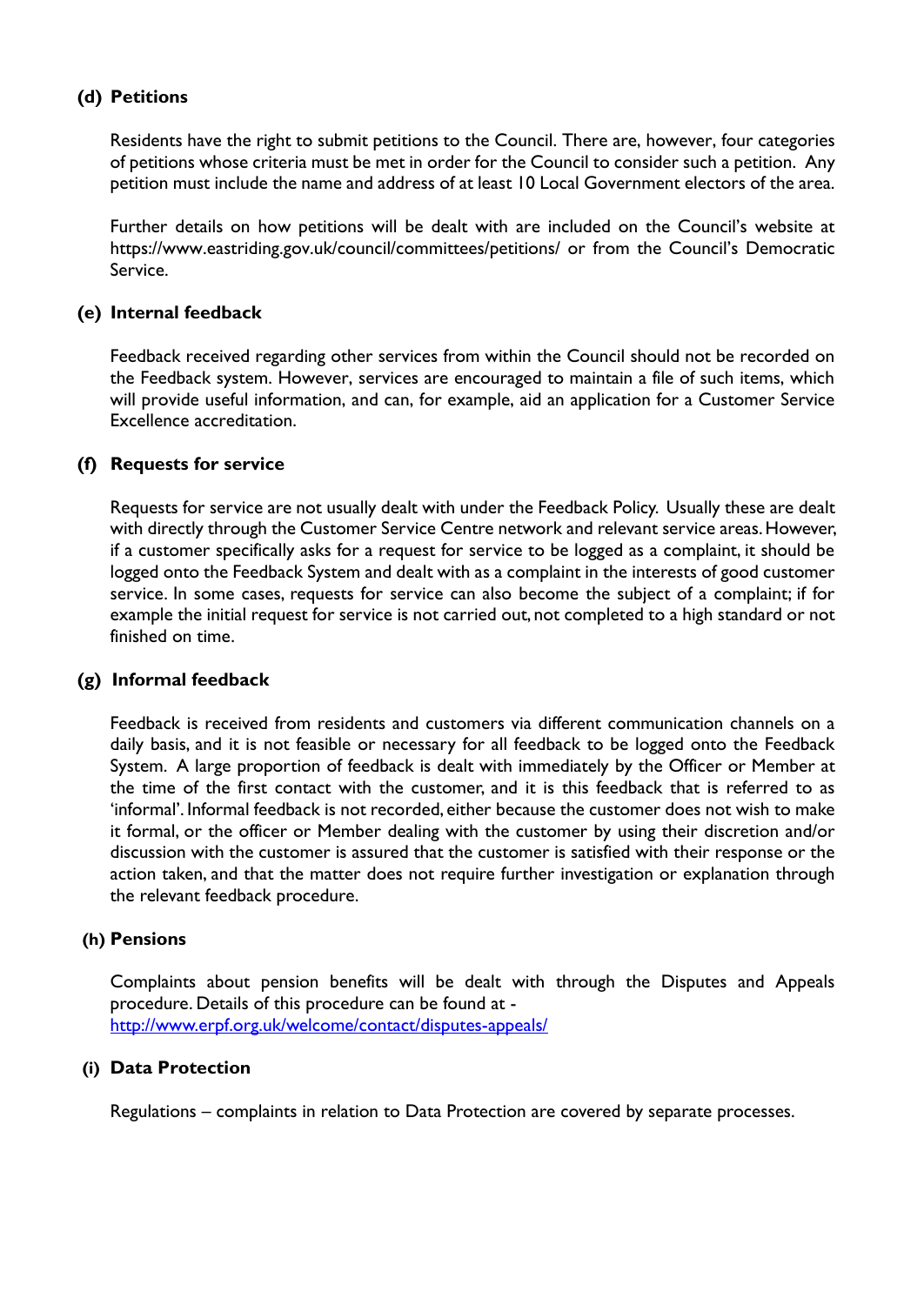## **(j) Insurance Settlements**

All insurance claimants have the option to take their own legal advice and to bring actions against the Council through the legal process. Complaints about insurance settlements are not dealt with under this policy. There is no recourse for a claimant to take an insurance claim against the Council to the Ombudsman where a claimant disagrees with the outcome.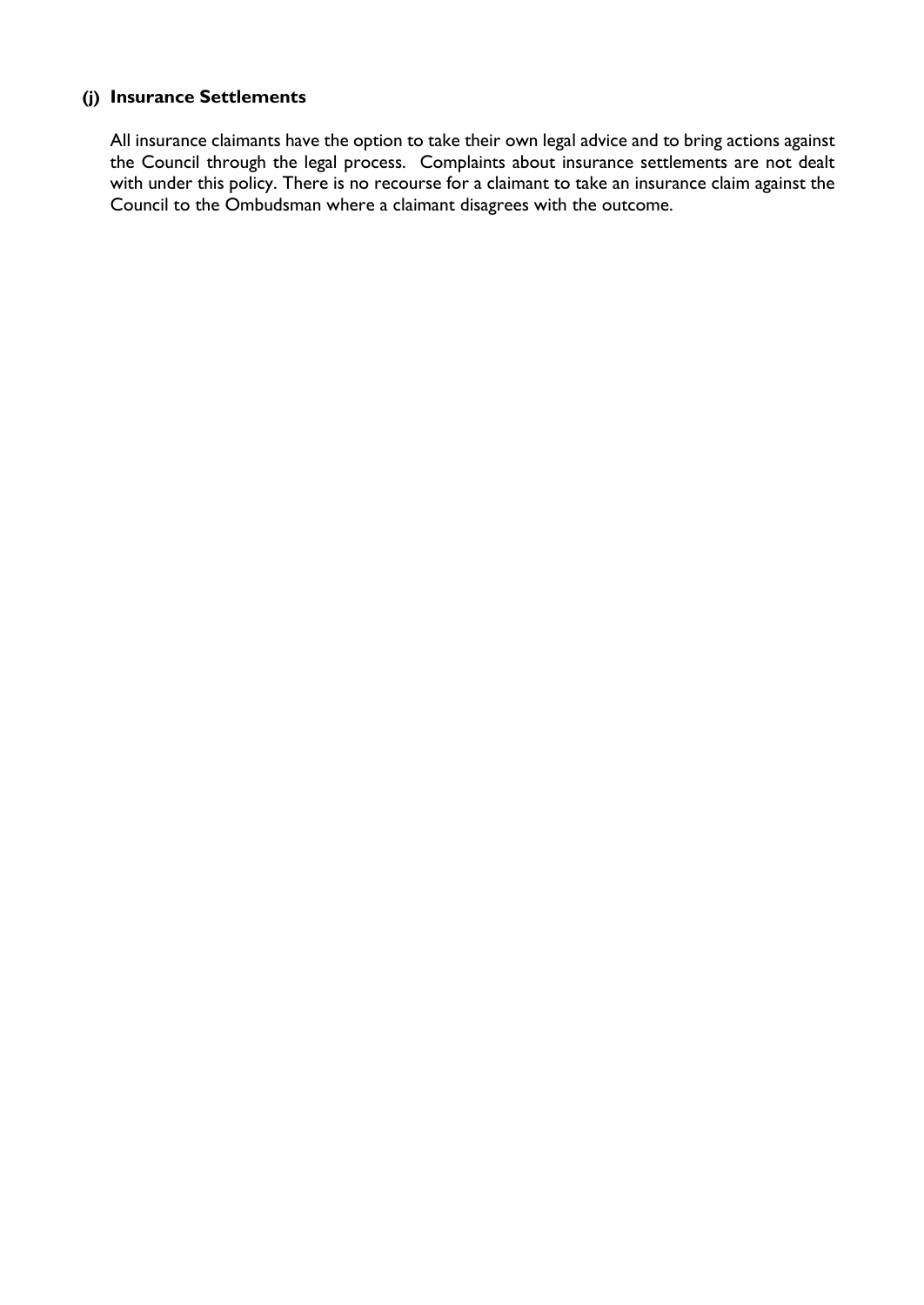

#### **(a) Overview of the Procedure for Dealing with Complaints (Corporate)**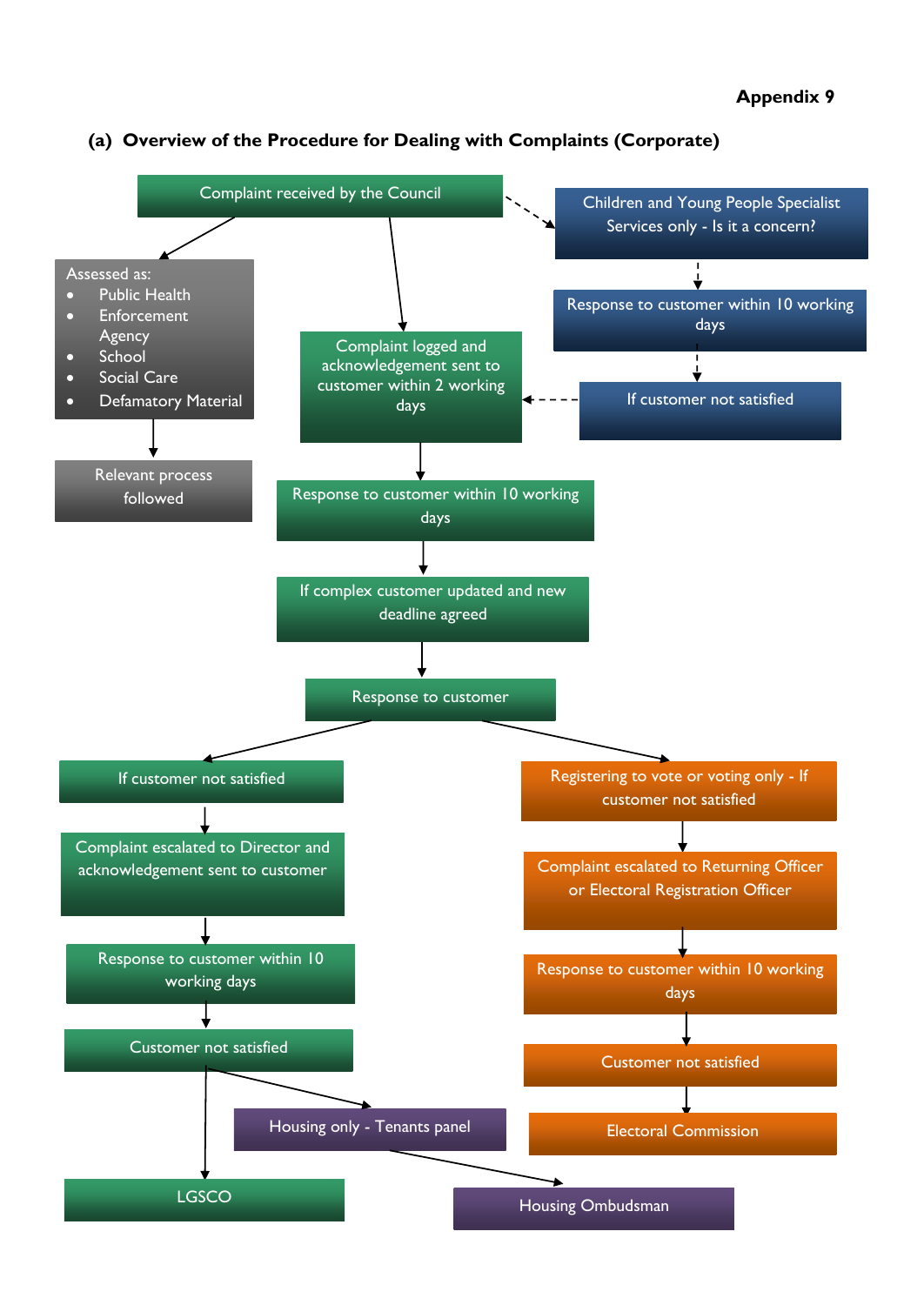## **(b) Overview of the Procedure for Dealing with Concerns and Complaints about Adult Social Care Services**

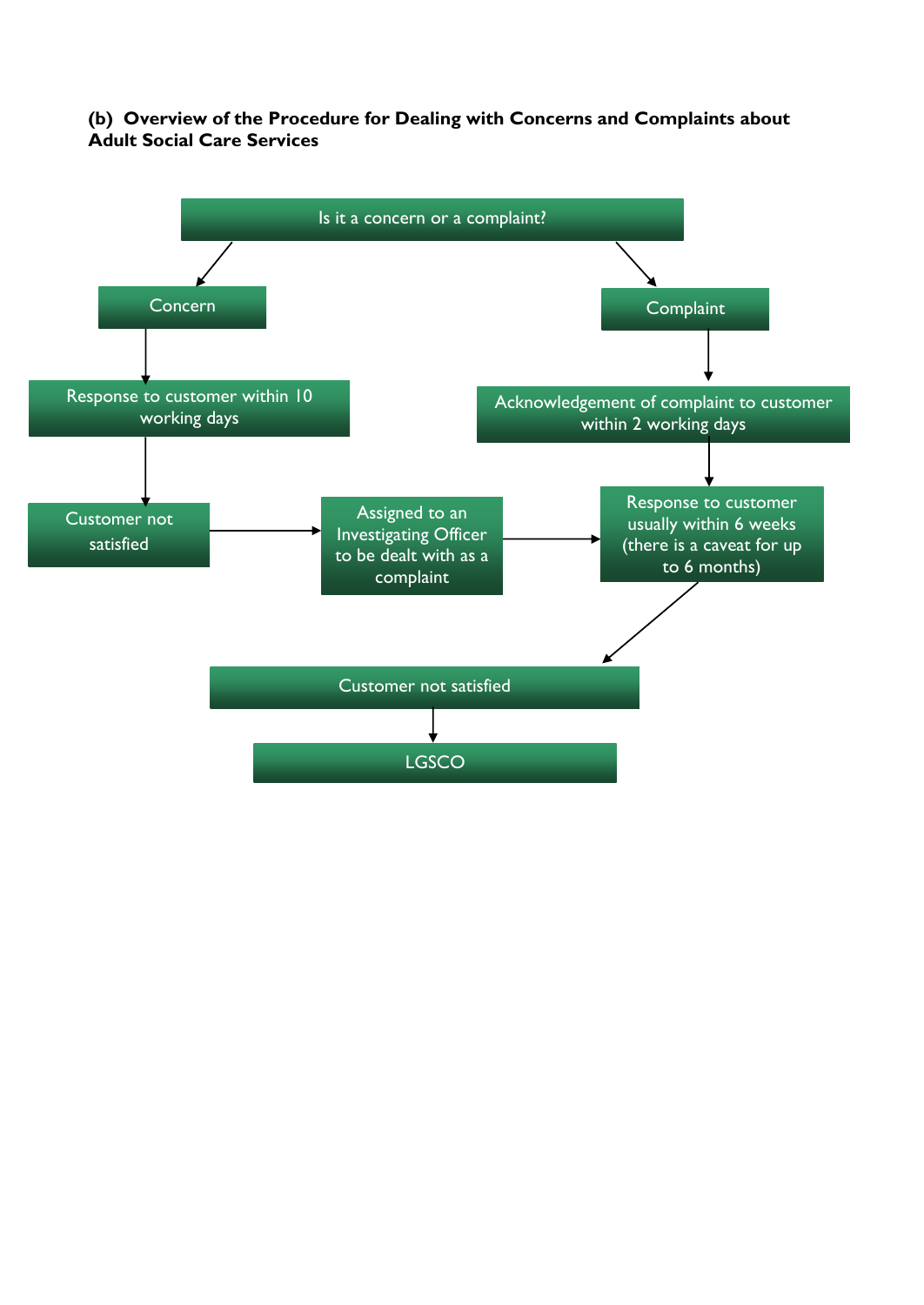**(c) Overview of the Procedure for Dealing with Complaints about Children's Social Care Services**

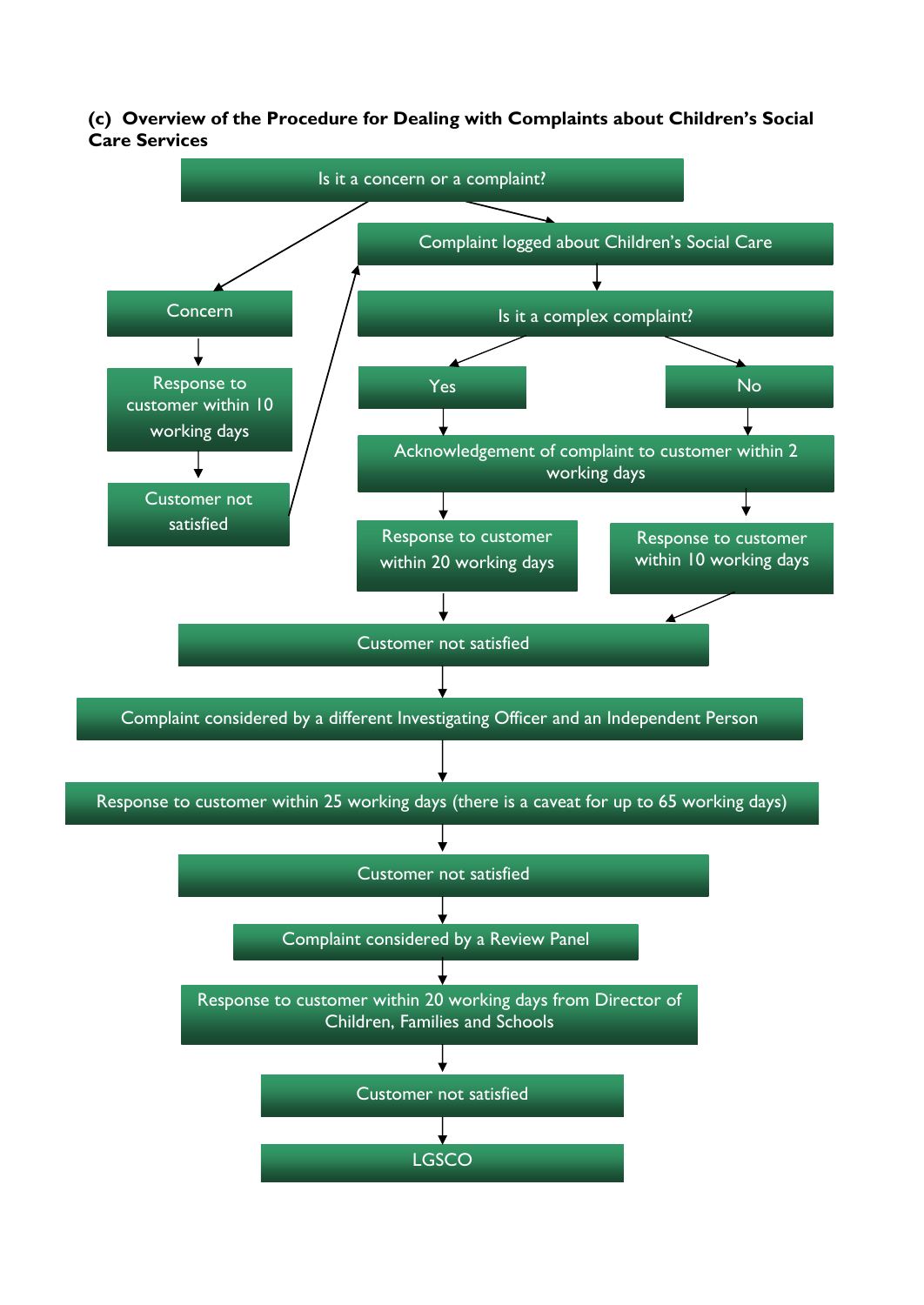

#### **(d) Overview of the Procedure for Dealing with Complaints about Schools**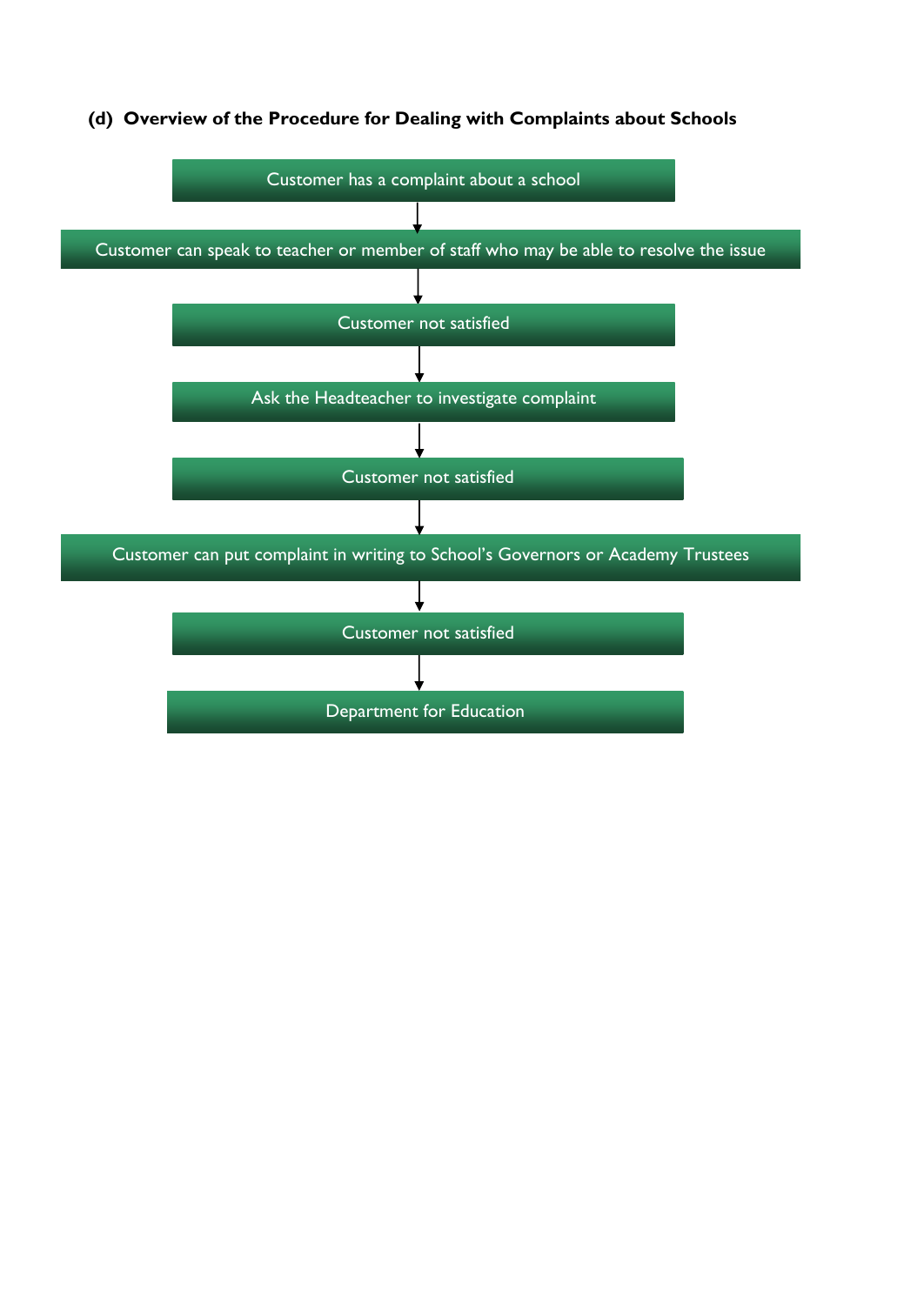## **(e) Overview of the Procedure for Dealing with Complaints about Public Health**

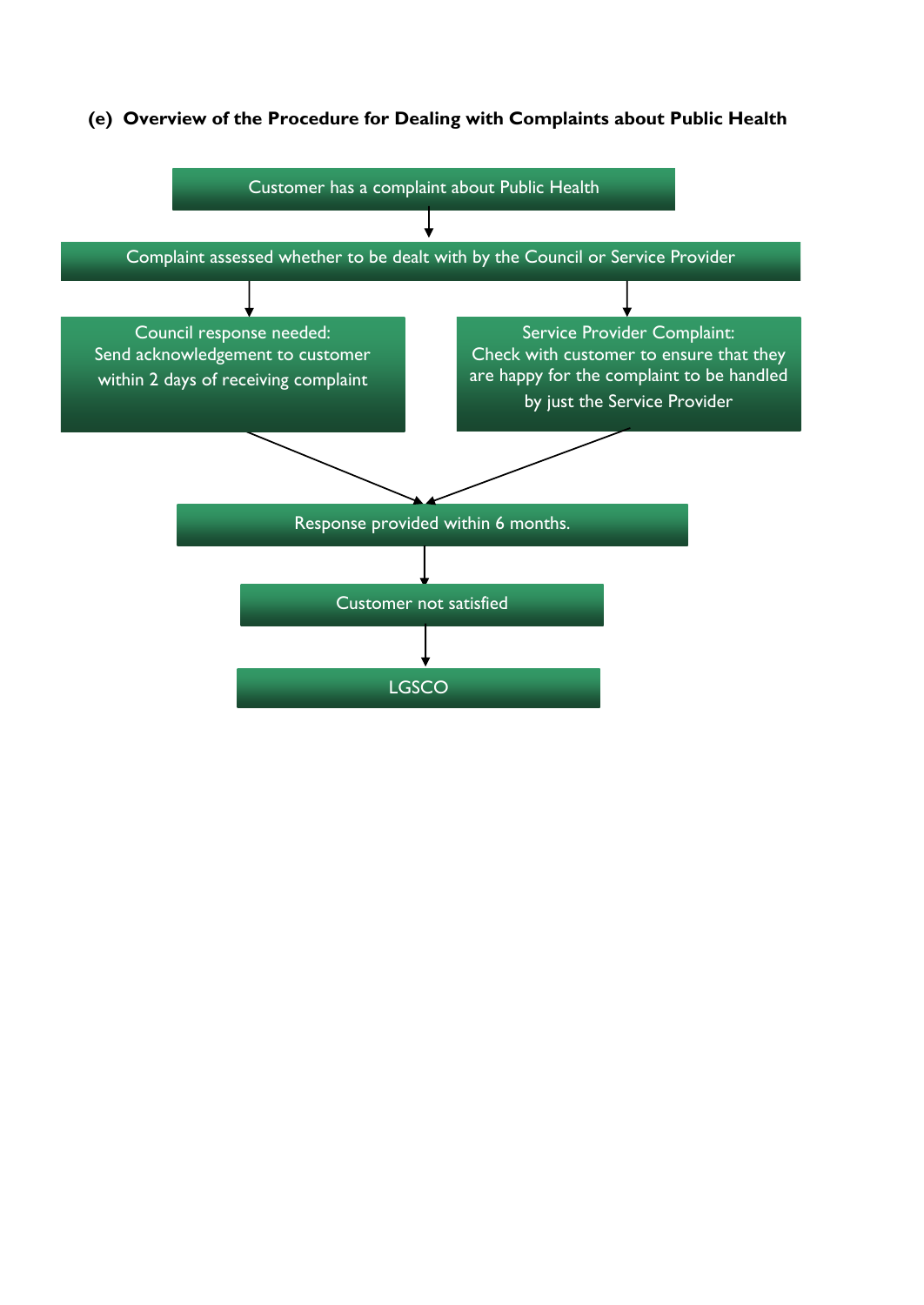**(f) Overview of the Procedure for Dealing with Complaints about Enforcement Agencies**

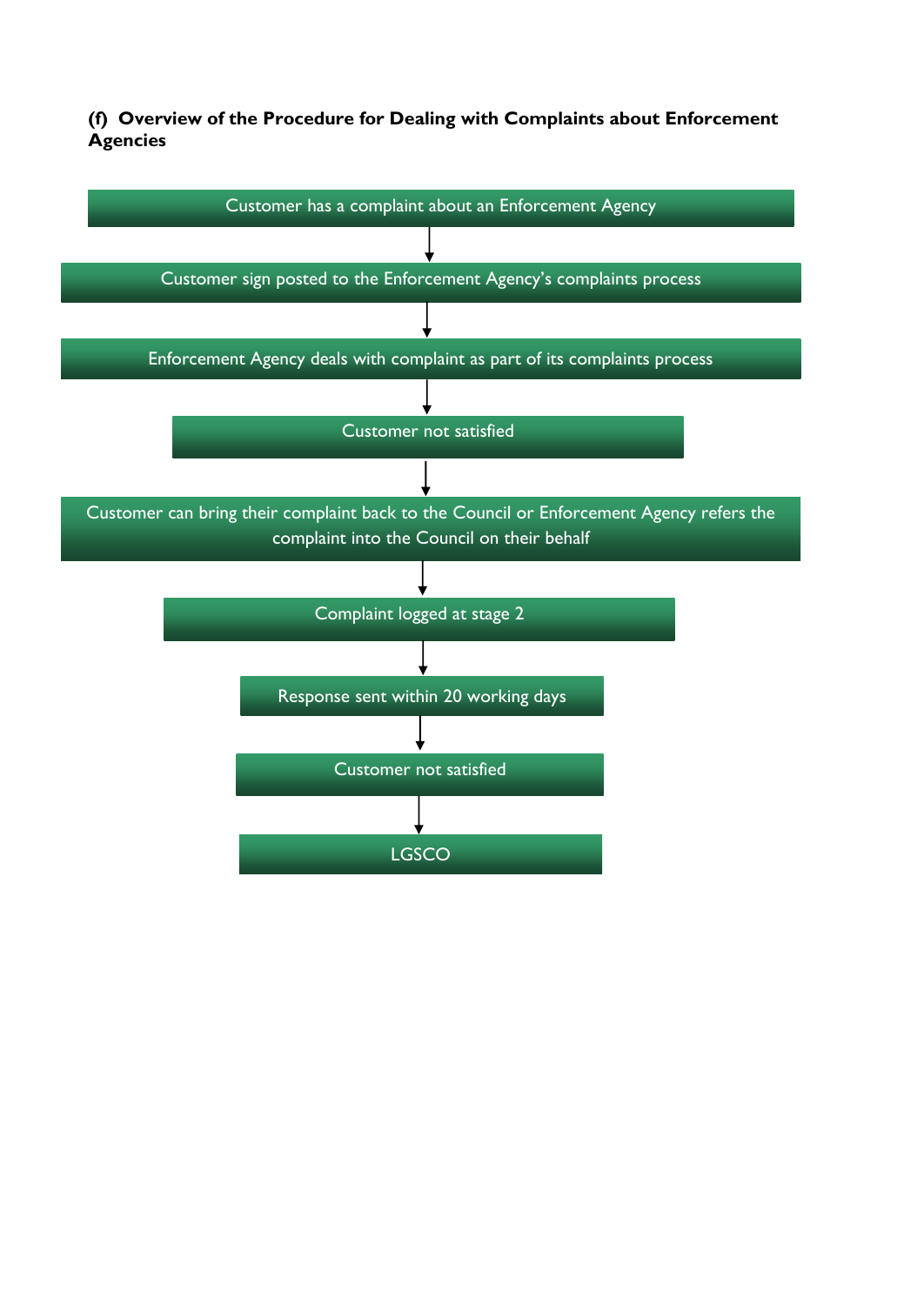## **(g) Overview of the Procedure for Dealing Defamatory Material**

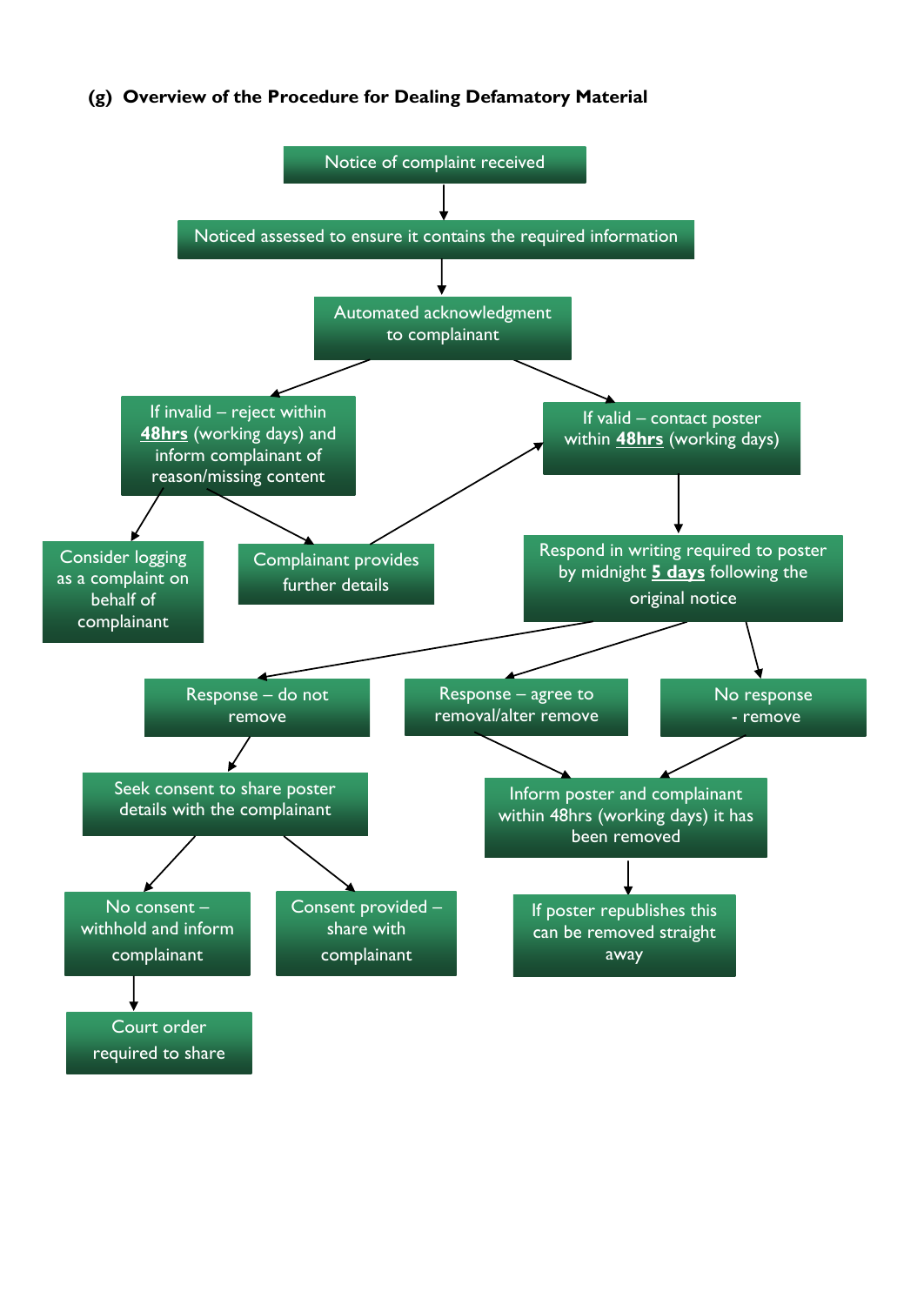#### **(h) Overview of the Procedure for Dealing with Unreasonable Complainants**